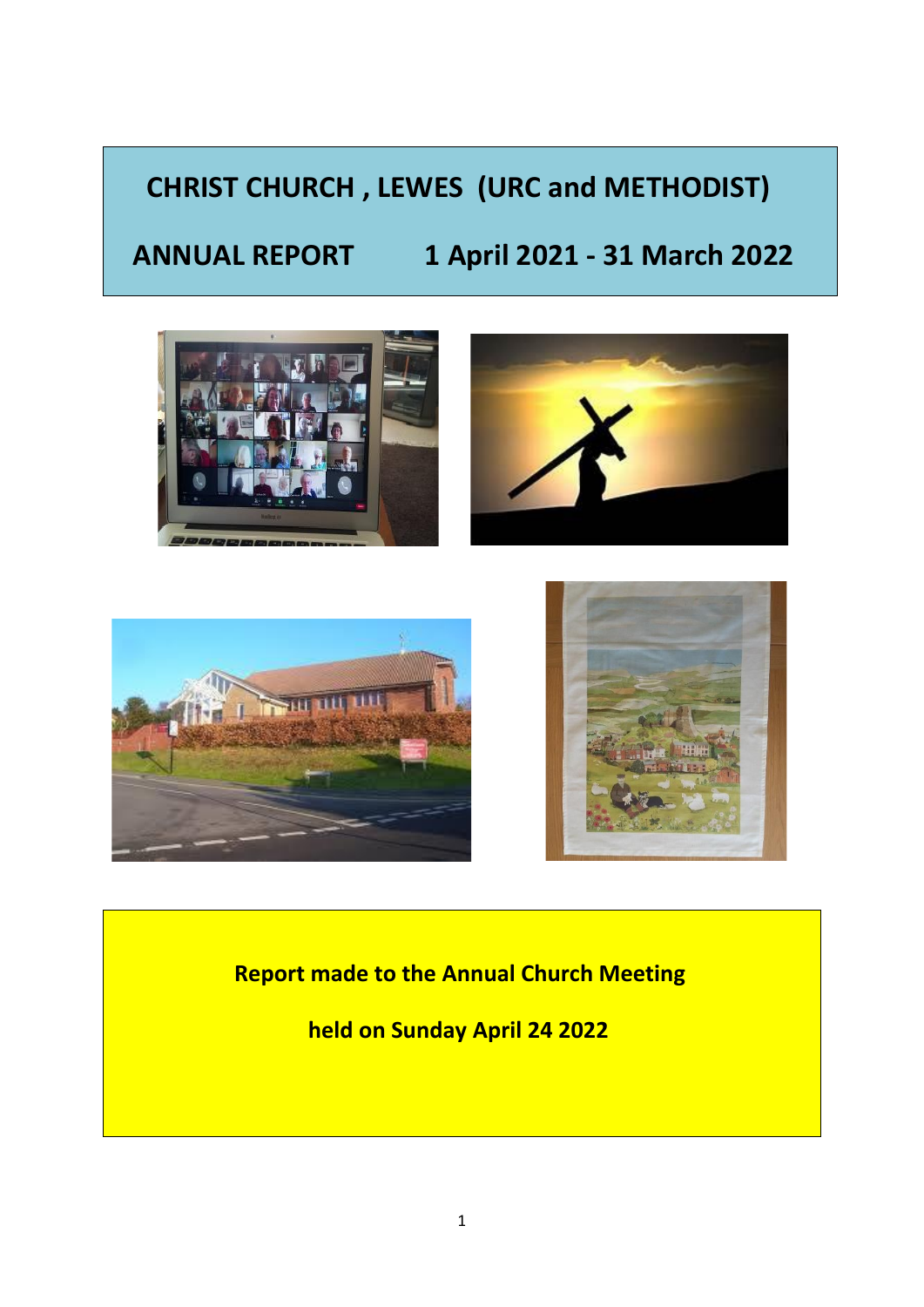#### **CHRIST CHURCH**

**United Reformed and Methodist**

**Prince Edwards Road, Lewes, East Sussex BN7 1BL**

Church Office Telephone: 01273 48823

Web: www.christ-church-lewes.org

#### **MINISTER**

Reverend Andrew Mills

Tel: 01323 894687

Email: urcministerlewes@gmail.com

#### **CHURCH SECRETARY**

Neil Fisher

Tel: 01273 471487

Email: secretary@christ-church-lewes.org

#### **ADMINISTRATIVE SECRETARY**

Lindsay Frost

Tel: 01273 486448

Email: secretary@christ-church-lewes.org

### **CHURCH TREASURER**

Irene Gannon

Tel: 01273 813003

Email: treasurer@christ-church-lewes.org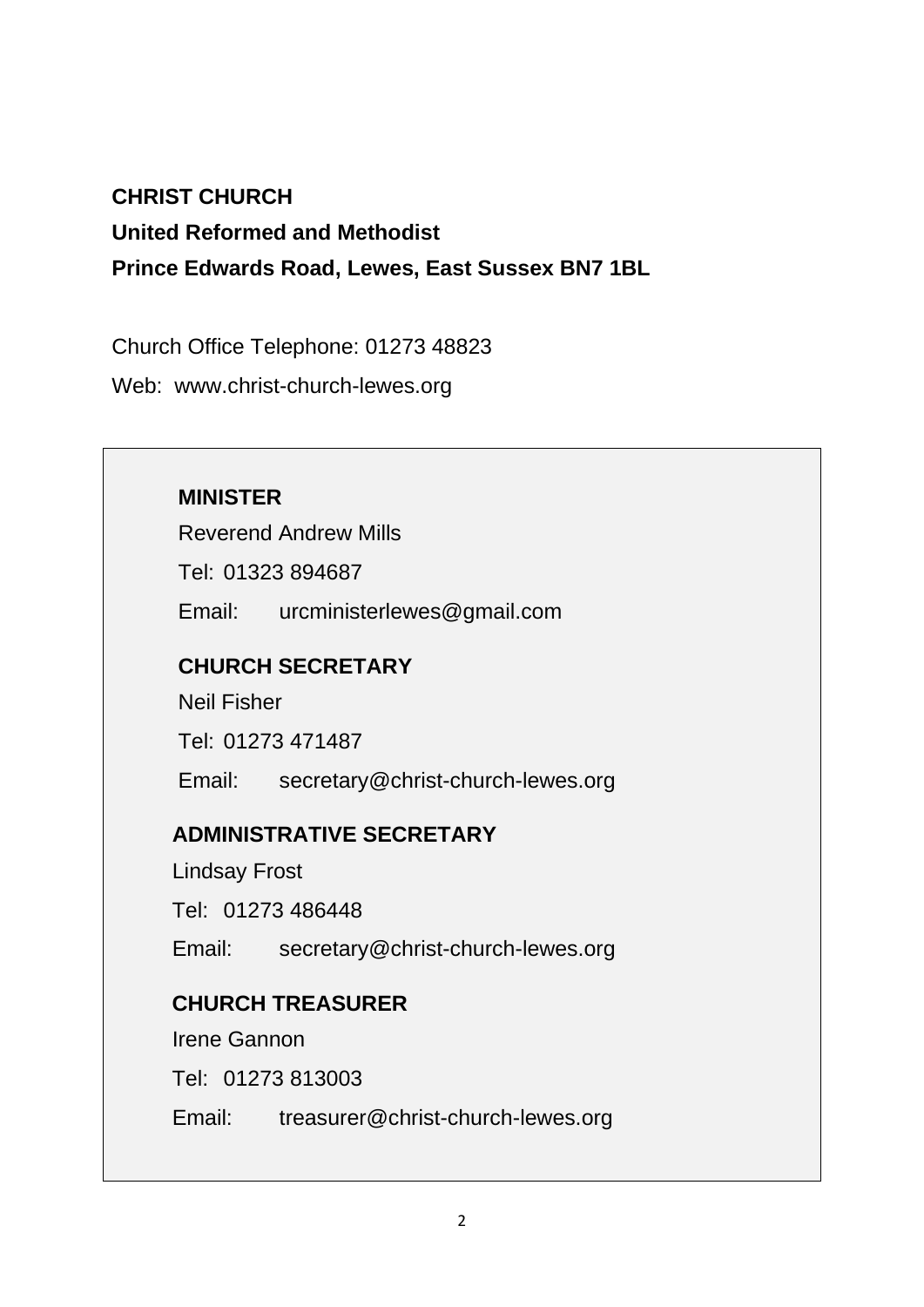| <b>CONTENTS</b>            | <b>PAGE</b> | <b>CONTENTS</b>               | <b>PAGE</b> |
|----------------------------|-------------|-------------------------------|-------------|
|                            |             |                               |             |
| <b>Minister's Report</b>   | 4           | <b>Cliffe House Group</b>     | 18          |
| <b>Secretaries' Report</b> | 4           | <b>Neville House Group</b>    | 18          |
| <b>Treasurer's Report</b>  | 9           | <b>Ecumenical House Group</b> | 19          |
| <b>Mission Committee</b>   | 11          | <b>Junior Church</b>          | 20          |
| <b>Property Committee</b>  | 12          | <b>Think Tank</b>             | 21          |
| <b>Messy Church</b>        | 14          | <b>Eco Working Group</b>      | 22          |
| <b>Christ Church Tots</b>  | 16          | <b>Fitzjohn's Food Bank</b>   | 24          |
| <b>Safeguarding</b>        | 16          | <b>Lewes Open Door</b>        | 26          |
| <b>Hall Bookings</b>       | 17          | <b>Christ Church Walks</b>    | 27          |
| <b>Choir</b>               | 18          | <b>Lewes for Ukraine</b>      | 29          |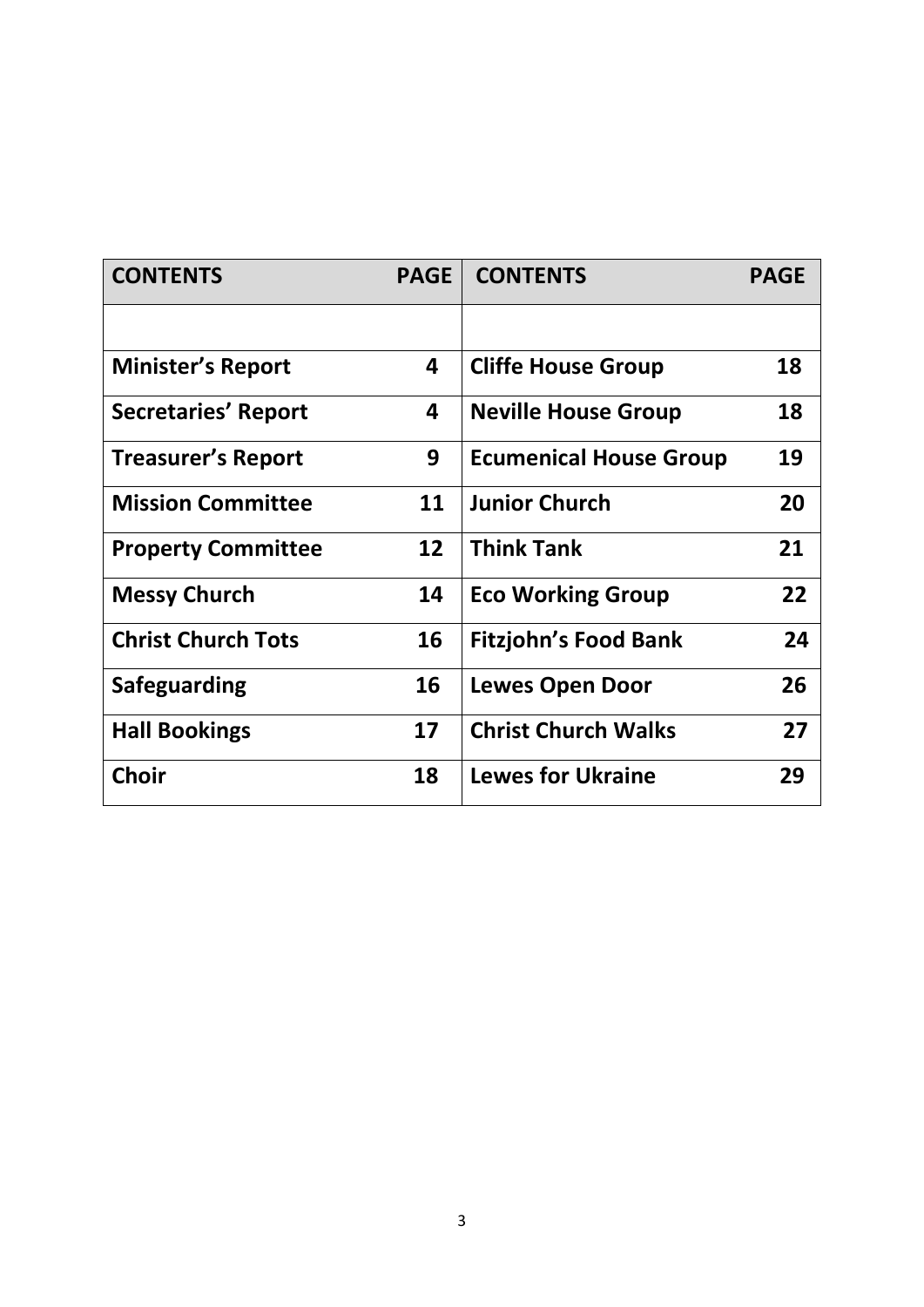# **CHRIST CHURCH LEWES (URC and METHODIST)**

### **ANNUAL REPORT 1 April 2021 – 31 March 2022**

#### **MINISTER'S REPORT**

This year we have no minister's report. Rev. Andrew Mills has been suffering from the severe and debilitating effects of long covid since he initially contracted the virus in March 2020, right at the start of the pandemic.

This has caused lengthy sickness absence over many months, leading Andrew to apply to the URC for early retirement due to ill-health in December 2021. His application has now been approved and he will formally retire from his post on 31 May 2022.

Our love and prayers go to Andrew, Ruth and their family in their long ordeal, along with the hopes of all at Christ Church Lewes that his condition improves and that his health may be restored.

#### **NF/LF**

### **SECRETARIES' REPORT**

The last year has been dominated by the continued impact of the covid pandemic through into 2022. The pandemic has profoundly affected all areas of church life again this year through a combination of the Minister's prolonged absence through illness, a lockdown extending into spring 2021, and a gradual relaxation of legal restrictions as most people took up the covid vaccines. At the time of writing (March 2022), covid infection rates remain high, both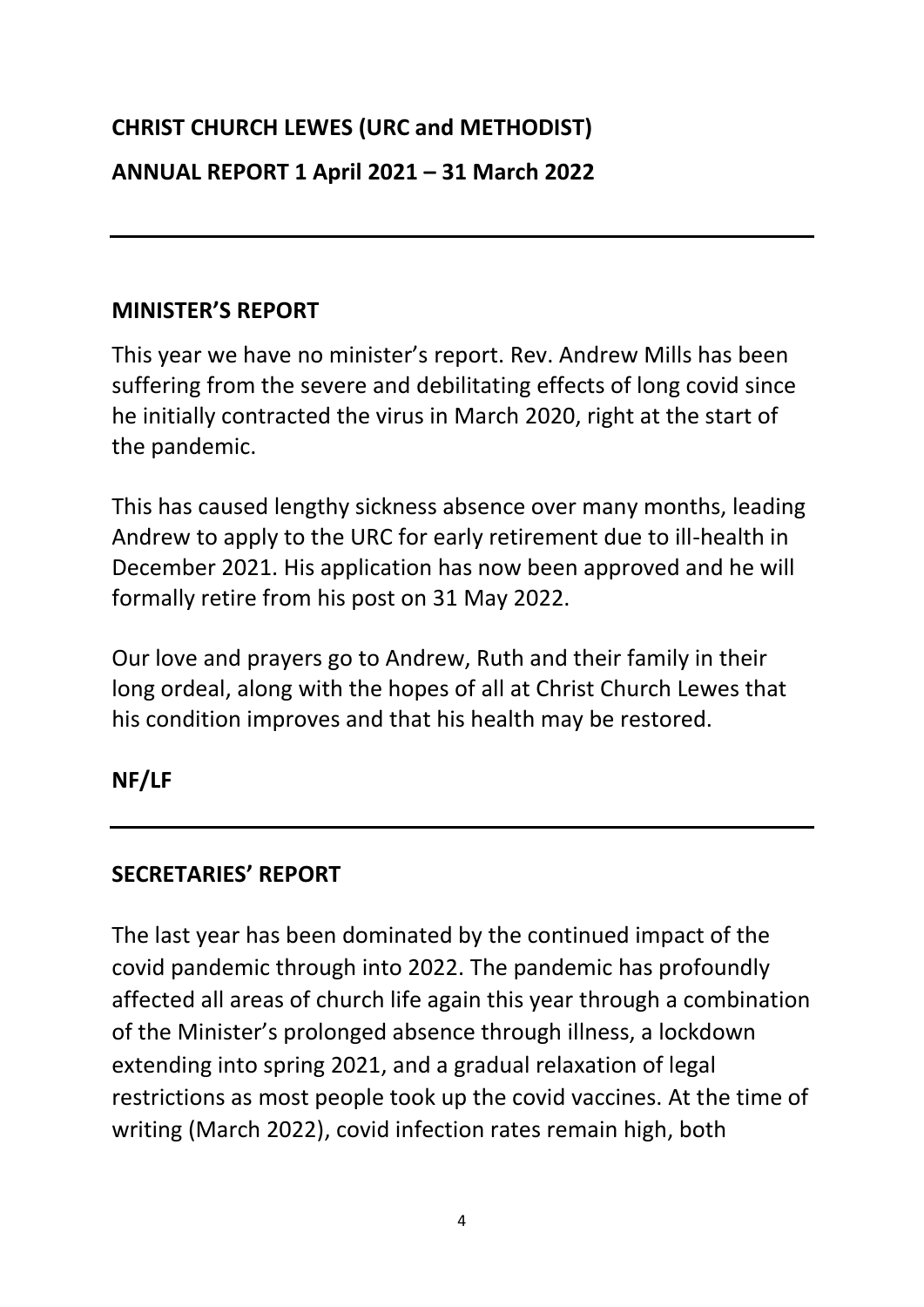nationally and locally, with a number of our church members affected in recent weeks.

In the Minister's absence, we have been very fortunate that a number of members of the congregation have stepped up to lead worship in the church on a regular basis. Special thanks are due to Claire Bell, Gwyneth Watkinson, Tom Lunt, Brenda and Norman Vance – and on one occasion, the choir – for preparing and presenting a rich variety of worship. We are also grateful for the worship leaders provided by the CSUA, particularly Rev. Dr. Richard Goldring who has preached very regularly at Christ Church over the last year.

We also thank David and Marion Smith who have continued to produce commentaries on the lectionary readings for the Advent/Christmas and Easter/Pentecost seasons. These booklets have provided an insightful view of the readings, for our own congregation and for members of the Cross Way congregation and also for people outside of the usual church circle.

We had to close the church building for worship from December 2020 to May 2021 due to the extended national lockdown, and concerns for the particular age vulnerability of our congregation.



After May 2021, we returned to worship in church, albeit with a number of covid safety measures in place. Some of these measures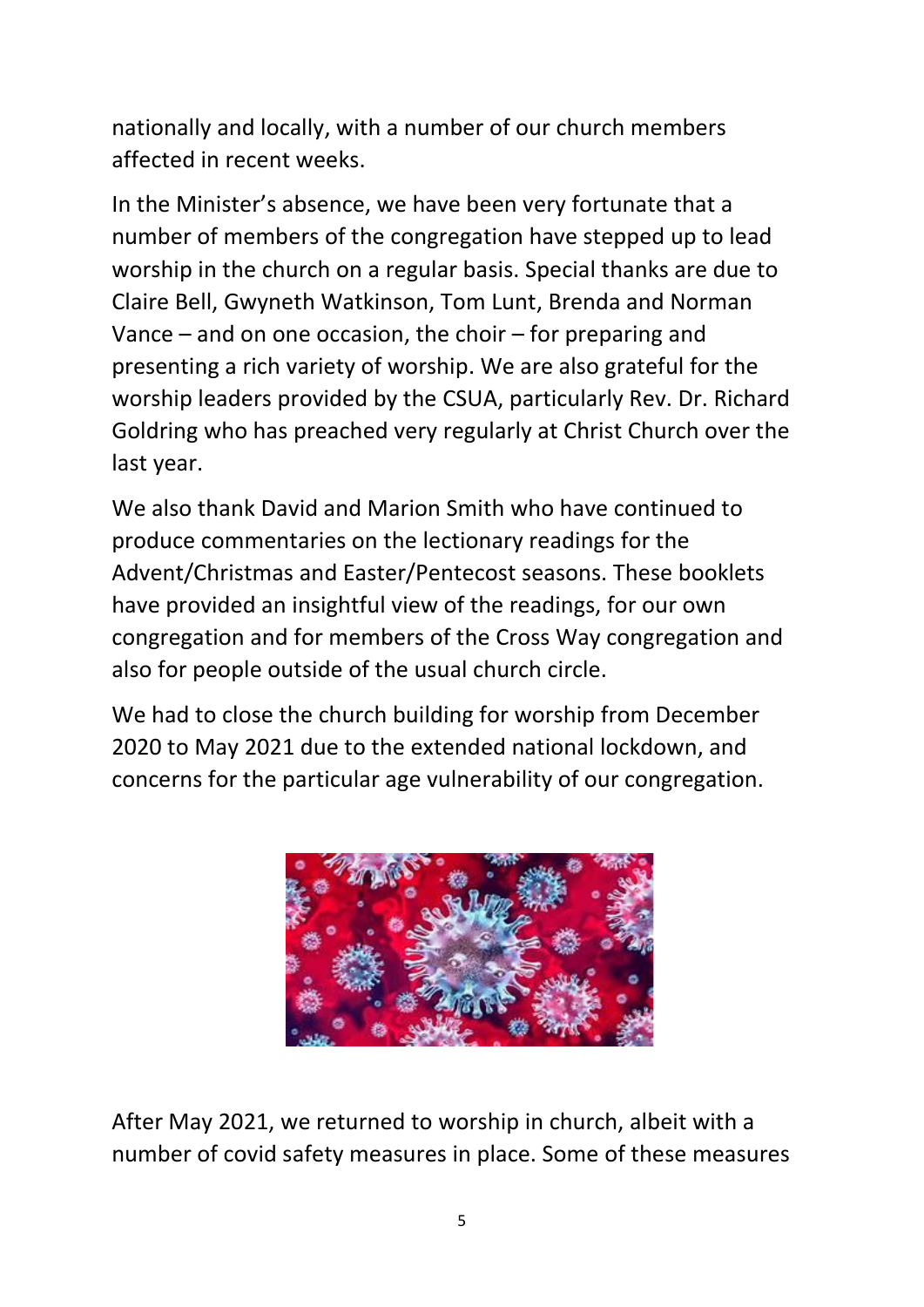still remain at time of writing. In parallel with the return of worship in church, we have continued with online worship via Zoom in partnership with other pastorate churches at Seaford and Alfriston.

There has also been a regular CSUA Sunday evening service on Zoom, led by Rev. Barbara Evans-Routley. We are very grateful to Barbara for this, and for other useful guidance she has provided to us over the past year.

All of this has continued to strengthen our links with our sister churches in the pastorate, the wider CSUA, and with members of the church family who have moved away from Lewes. Not least, we have enjoyed regular Sunday morning Zoom contacts and monthly newsletter reports from Karen and Vivian in Thika, Kenya.

In October, we were invited to tea and cakes at Cross Way, Seaford, where we were able to see the newly renovated church. We were much impressed with the work, particularly the excellent new artwork they have commissioned inside the church. Some of these are illustrated below. Above all, it was lovely to see our Cross Way friends outside the little "Zoom boxes" where we have been meeting for many months.





Our Church Council meetings have remained on Zoom and have been held more frequently (monthly or even more often, rather than six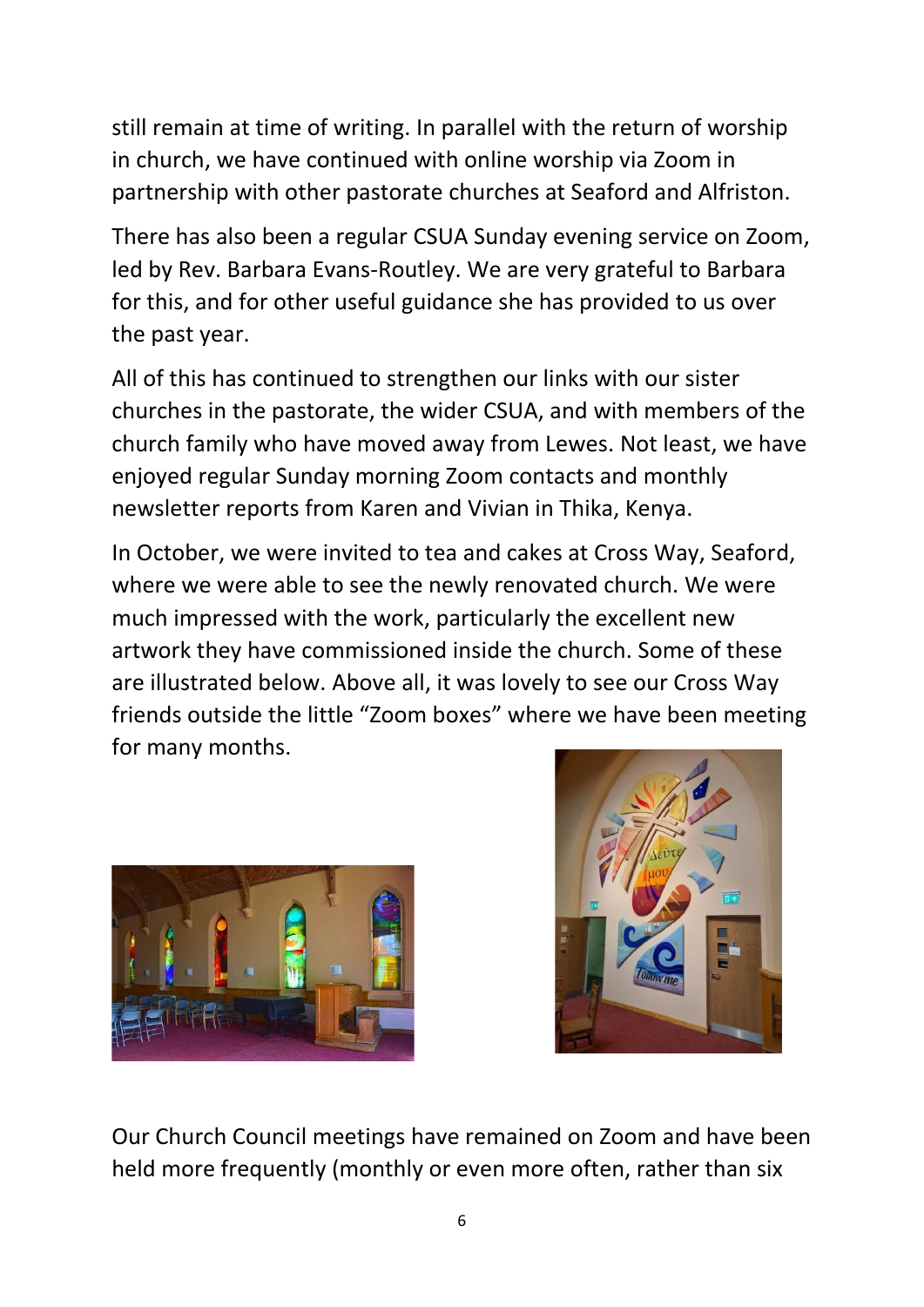times a year as "pre-covid"). This is because we have had to manage the many complex issues caused by the ebb-and-flow of the pandemic with its alpha, delta and omicron variants; the everchanging national regulations; and the particular needs of our congregation and other users of our buildings.

Inevitably, the pandemic has seriously disrupted the pursuit of our charitable objectives during 2021. Nevertheless, we have carried on our work as much as can, with a particular focus on assisting "essential services" in the local community such as the Food Bank and Lewes Open Door. Details of these services are set out elsewhere in this Annual Church Report.

Sadly, over the year, we have seen the passing of several members of the Christ Church congregation, all of whom were much loved and valued. We remember Alexander Bloomfield, Jean Craig, Margaret Shave, Tim Beech and Janet Jones. Our love and sympathy goes to their families in their loss.

On a happier note, it was lovely to host our first christening ceremony for some time in July 2021, when Andrew Byrne was baptised. Andrew is a frequent attender at our Sunday morning services and is now an "express crawler", often seen heading up the church aisle with his mother, Alison, in pursuit.

In 2019, we commenced a review of how the church presents itself to users of the buildings ,and to passers-by, through a fresh look at our image, signing and communications. Whilst progress on the working up of larger, detailed and costed proposals has been delayed by the pandemic, a number of smaller, but very imaginative, initiatives have been carried out. Thank you particularly to Linda Fisher and Judy and Ian Christie- Miller for their work.

In late February 2022, a Russian military invasion unleashed terrible death, destruction and dislocation upon the Ukrainian people. This has resulted in the worst humanitarian crisis in Europe since the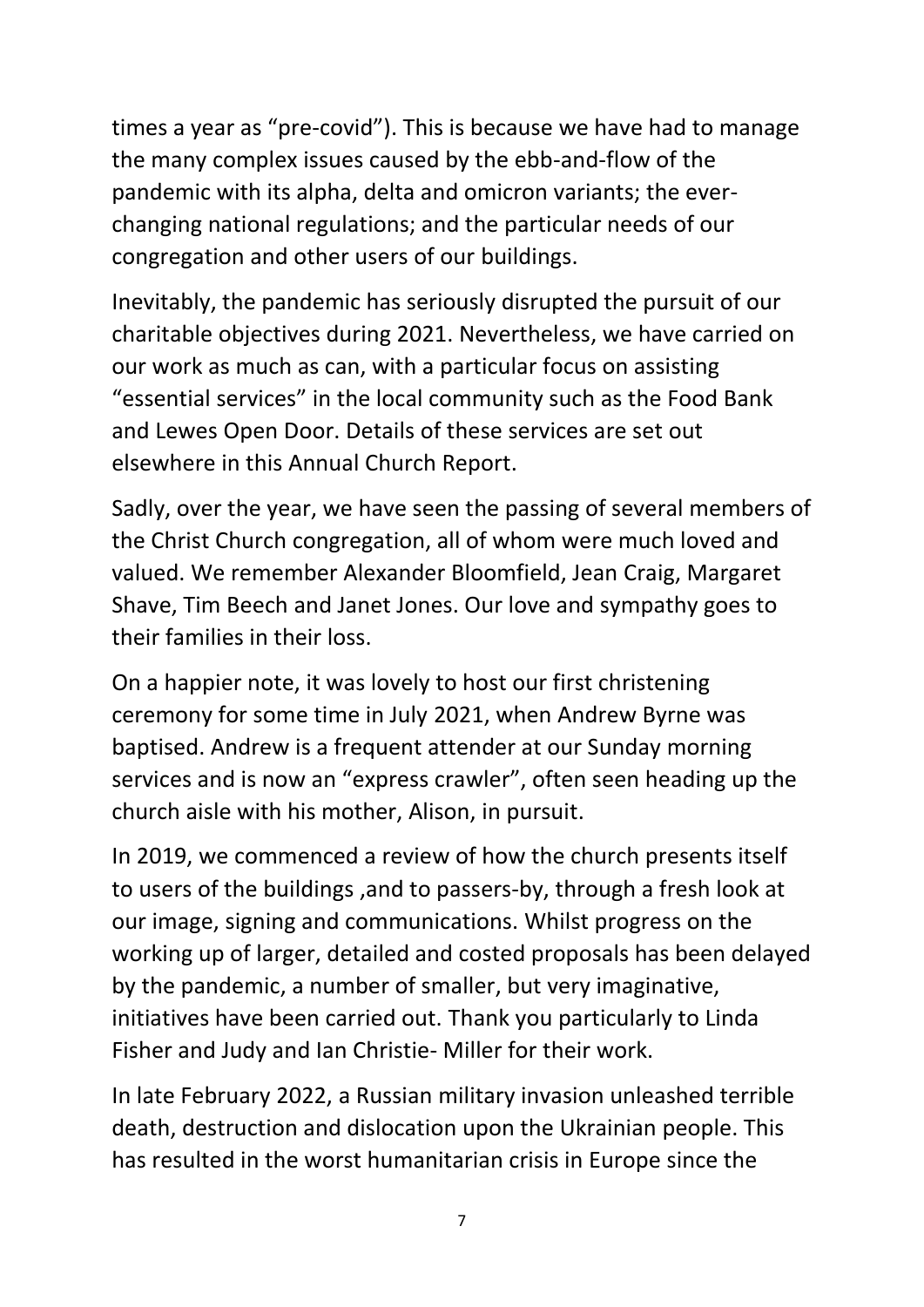Second World War, with millions of traumatised people fleeing the conflict. Our prayers are with the people of Ukraine in their suffering, and in urging peace and reconciliation instead of conflict.

We hosted a fund-raising concert – "Songs for Ukraine" – on March 13. In addition, many individual church members have made their own financial contributions to the DEC's humanitarian appeal for Ukraine, or to the many other charities working to alleviate suffering there.

Many people in the UK want to help Ukrainian refugees fleeing from the war. A group called "Lewes for Ukraine "has started up in the town. Christ Church has hosted several of its inaugural meetings, at which local people could find out more about how to help. Lewes for Ukraine is bringing together people, organisations and local government together in order to create a practical network of goods, services and events to help the Ukrainian refugees mend and continue their lives.



May Peace come soon.

# **Neil Fisher - Church Secretary**

### **Lindsay Frost - Administrative Secretary**

**\_\_\_\_\_\_\_\_\_\_\_\_\_\_\_\_\_\_\_\_\_\_\_\_\_\_\_\_\_\_\_\_\_\_\_\_\_\_\_\_\_\_\_\_\_\_\_\_\_\_\_\_\_\_\_\_**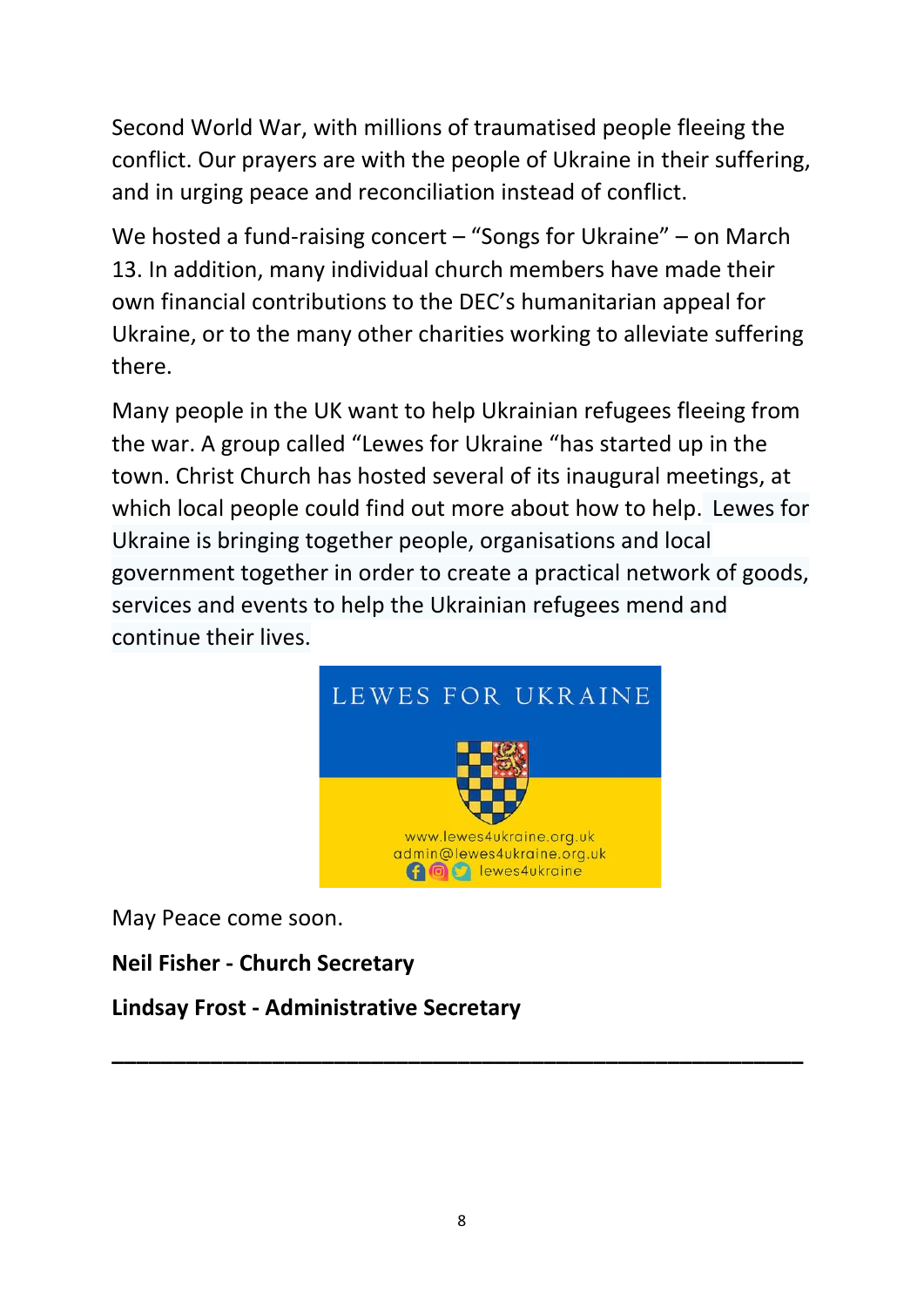# **CHURCH TREASURER'S REPORT**

# **(to be read in conjunction with the Financial Statements for 2021 ,which are provided separately)**

Our overall net receipts for 2021 were + £12,594. This was largely due to an insurance payment for loss of income from lettings the year before.

The planned giving has increased over the last year by about 10%. There were very few physical collections: most of the money has been received directly into the bank account.

The income from letting the church premises to various community and interest groups increased very slightly as the Covid restrictions were eased for a while last autumn. I am hoping that 2022 will see a further return towards pre-pandemic levels.

We raised the following for our charities in 2021 – Christian Aid £5,575 (including emergency collections for disaster appeals), Homelink £1,875, Beachy Head Chaplaincy (BHC) £2,266, and the Food Bank £394. We continued to support Embrace Middle East from unrestricted funds to the amount of £216. The BHC benefited from a "Sussex Folk Carols" concert held in the church in early December

The contribution to the United Reformed Church remained the same for 2021 as for 2020; and will remain the same for 2022. The CSUA contribution was reduced slightly and it will stay the same for the coming year.

The last two years seem to have caused big fluctuations in maintenance and running costs for the church.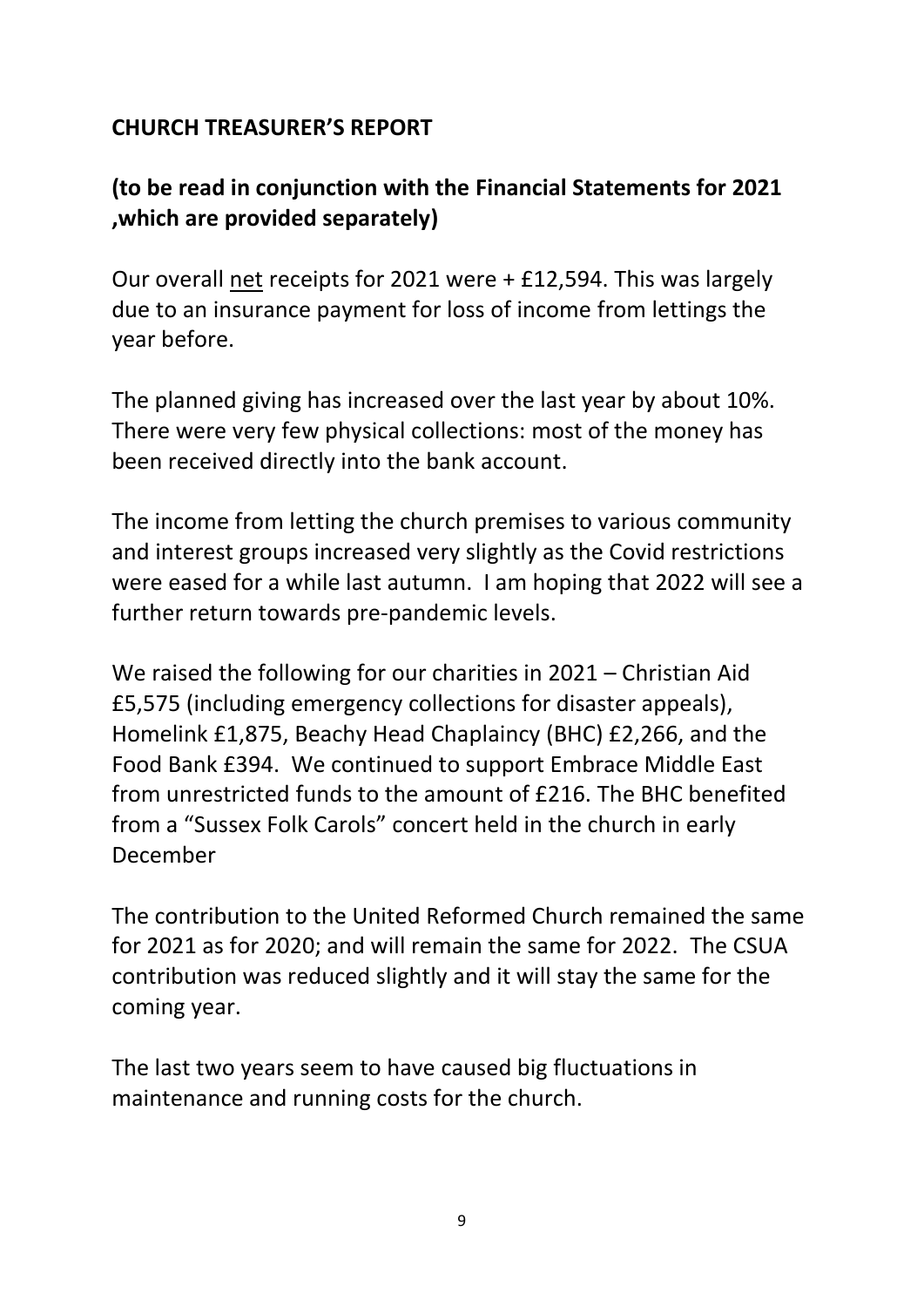At the beginning of 2021 we had a large credit on the Gas/Electricity account with Bulb and I reclaimed that back over the year. This meant that the amount paid in 2021 was much less than the year before. In November there were large increases in the fuel costs and Bulb went into administration. As a result, we changed supplier to Octopus Energy from 1st January 2022. However, this meant that we didn't get proper bills from Bulb for November and December until January (finalising the much more expensive fuel we used from 05.11.21 to the end of the year). There is still strong upward pressure on energy prices, partly as a result of the war in Ukraine, so I am expecting our running costs to increase significantly again during 2022

We didn't pay for gardening costs last year, but have done so at the beginning of 2022. Our cleaning costs were lower, as there was less cleaning as the church was not used very much for most of the year.

The sale of tea towels has been going on during the year, mainly to Lewes Tourist Information Centre. I have about 28 left. I have just received another £105.00 from the TIC, so we are now in profit from the venture.

The sundry income we received this year was made up as follows:

- A bequest of £1000 from Peter and Jill Cane, and also a donation from David Tory of £1000 which to be used for a maintenance project at the church (not yet spent).
- A payment of £10,223 from Congregational Insurance for a claim we made for loss of lettings income due to covid restrictions – the lettings of the building were very much reduced.
- A refund from BULB energy of £1100.
- A covid grant from Synod for opening up the building of £525.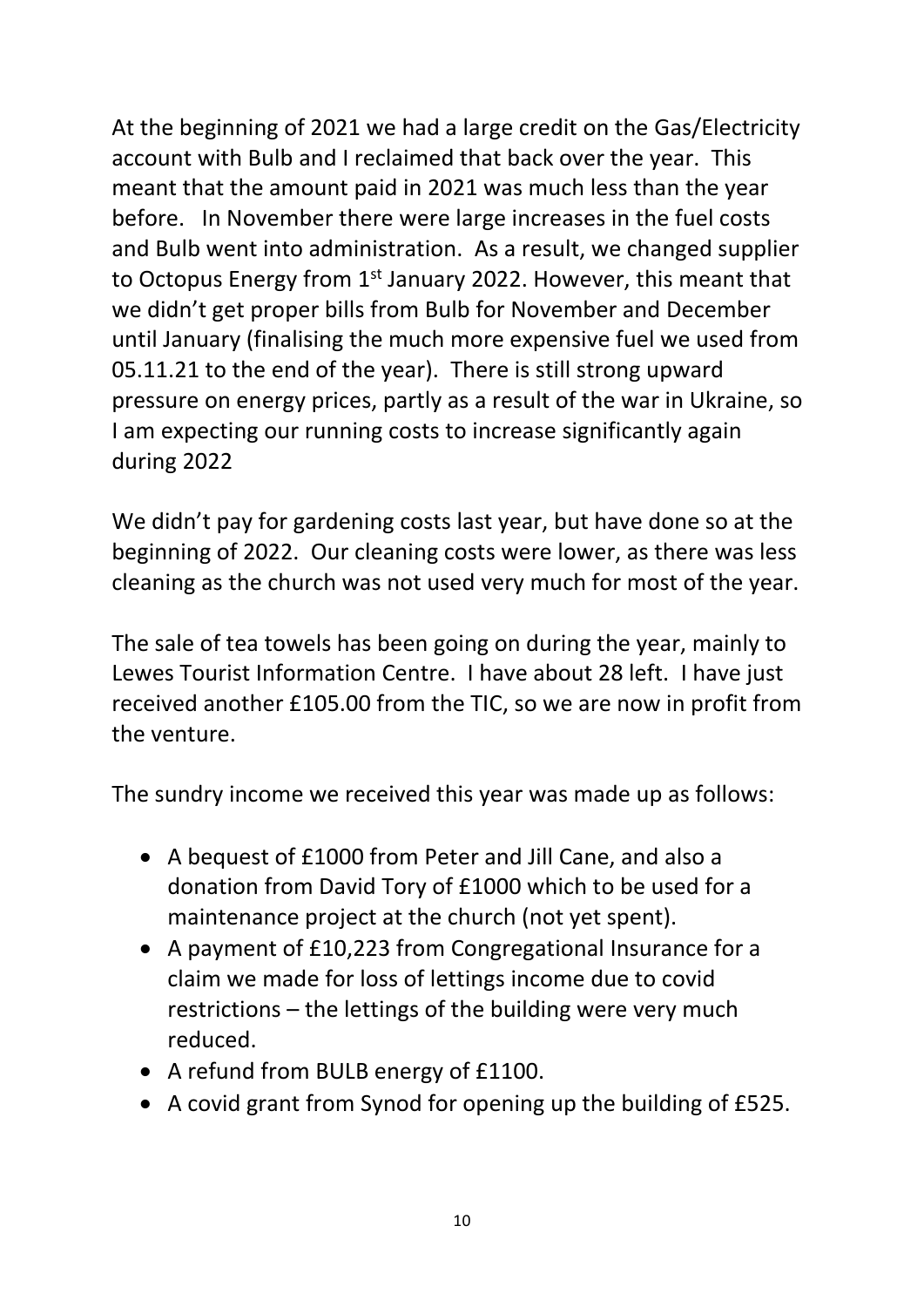The income of £19 for Tots was the petty cash held by Glenda finally being banked.

**Irene Gannon Treasurer**

### **MISSION COMMITTEE**

In April 2021, our worship consisted of Zoom services ,arranged jointly with Cross Way Church, Seaford, which had been much appreciated during the lockdown periods. Worship back in church began on 23 May, Pentecost Sunday, which was an appropriate day for the event. It was zoomed to Cross Way as well. We have continued to provide access by Zoom to our congregation and occasionally to Cross Way to ensure that those who are unwell or away are able to join. We have continued to be able to make our own arrangements for preachers for worship with Claire Bell, Tom Lunt, Gwyneth Watkinson Brenda and Norman Vance, and Richard Goldring, in the sad absence of our minister, Reverend Andrew Mills.

Messy Church packs were sent out every month to the families we had contact with but on the resumption of in church services when we attempted two Messy Church Sundays, despite efforts including leafleting local streets, we failed to attract families and a decision was taken to cease Messy Church Sundays and concentrate our Messy Church efforts on our Friday holiday Messy Church during school holidays.

This left a gap in our worship pattern once a month and we have now embarked on "Second Sundays": an attempt to try some alternatives to the traditional "hymn sandwich" service. So far, we have had two second Sundays, one with Psalms as the theme which included members of the congregation sharing their expertise and enthusiasm for the psalms and a visual display, and the first one on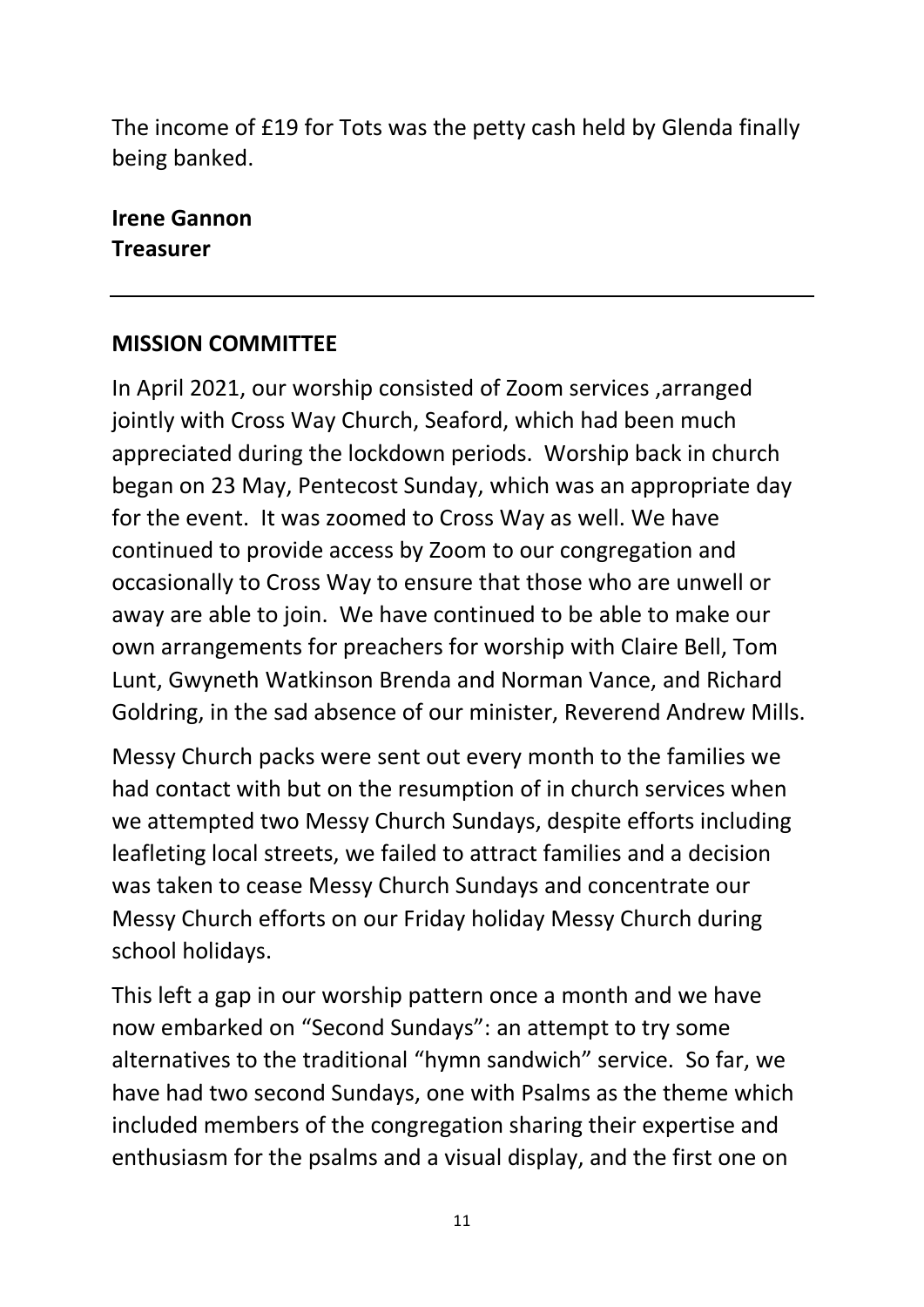the gifts of the spirit. The aim is to allow greater participation from the congregation and some more creative opportunities for all.

"Carols on the Green" took place on 12 December 2021 on Neville Green with the Lewes, Glynde and Beddingham Brass Band and, despite very wet weather, was well attended. Thank you to Rev. Ben Brown of St Anne's Church for leading the service

Think Tank has continued throughout the year with a very good attendance and very interesting speakers. Food Bank has been more active than ever as families struggled with additional pressures as a result of the pandemic. Similarly, Lewes Open Door have also used our premises on four lunchtimes a week for the past year, providing hot food and drinks and a safe space for vulnerable and homeless people to receive care.

The Choir continued to have social meetings throughout the year but have not been able to hold Choir Services due to the pandemic although rehearsals have now resumed.

A Lent Group has been held this year using the study guide provided by Marion Smith.

**Claire Bell**

### **PROPERTY COMMITTEE**

Meetings were held and reports made to Church Council & Congregational Meetings.

Items discussed included:

- Hedges & grass cut regularly. More spring flowering bulbs planted on the outside banks.
- A new shed to be built on the "Tots" base from salvage.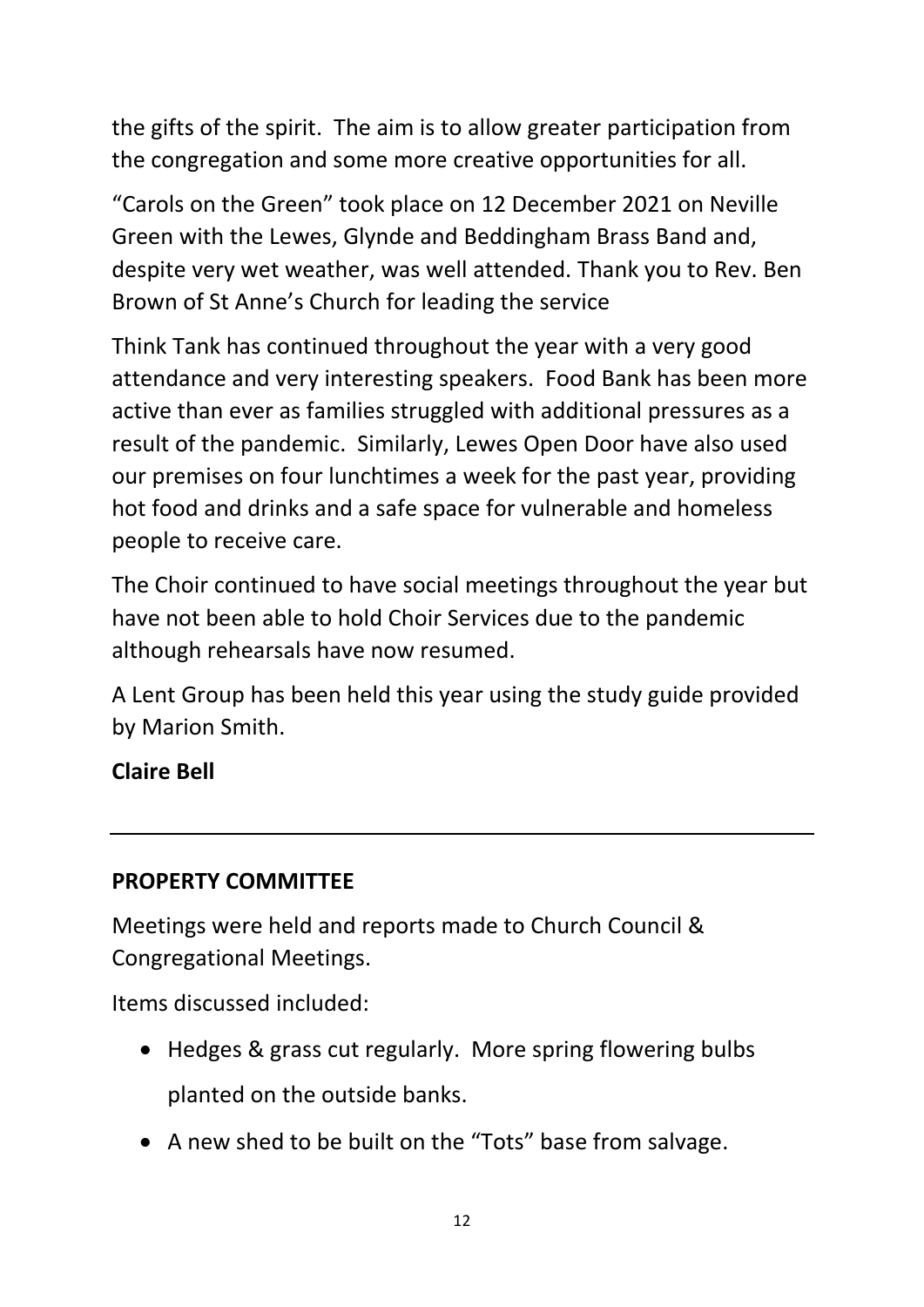- Fire extinguishers inspection was satisfactory.
- Large hall opening window had to be replaced at a cost of £2,795 + VAT ,mostly paid for from the Synod Covid grant,
- The entrance porch has been painted at a cost of £1,125+ VAT and including scaffolding.
- Fire alarm testing took place and is due next in May. Back-up batteries in control panel, probably all emergency lights and sounders need replacing as nearly 20 years old (apparently, they only had a 10 year life). Further fire separation works in electrical cupboard recommended to be done to prevent fire spreading over the corridor ceiling area.
- Further electrical safety work is being priced
- A further wall still to be built in the boiler room storage area and floor finished off to create additional space.
- The garden gate lock was replaced twice (now removed) as users couldn't make them work.

I would like thanks to the committee members and church cleaners for their work in maintaining the church buildings and grounds.

**\_\_\_\_\_\_\_\_\_\_\_\_\_\_\_\_\_\_\_\_\_\_\_\_\_\_\_\_\_\_\_\_\_\_\_\_\_\_\_\_\_\_\_\_\_\_\_\_\_\_\_\_\_\_\_\_**

### **Alan Pett**

### **Convenor**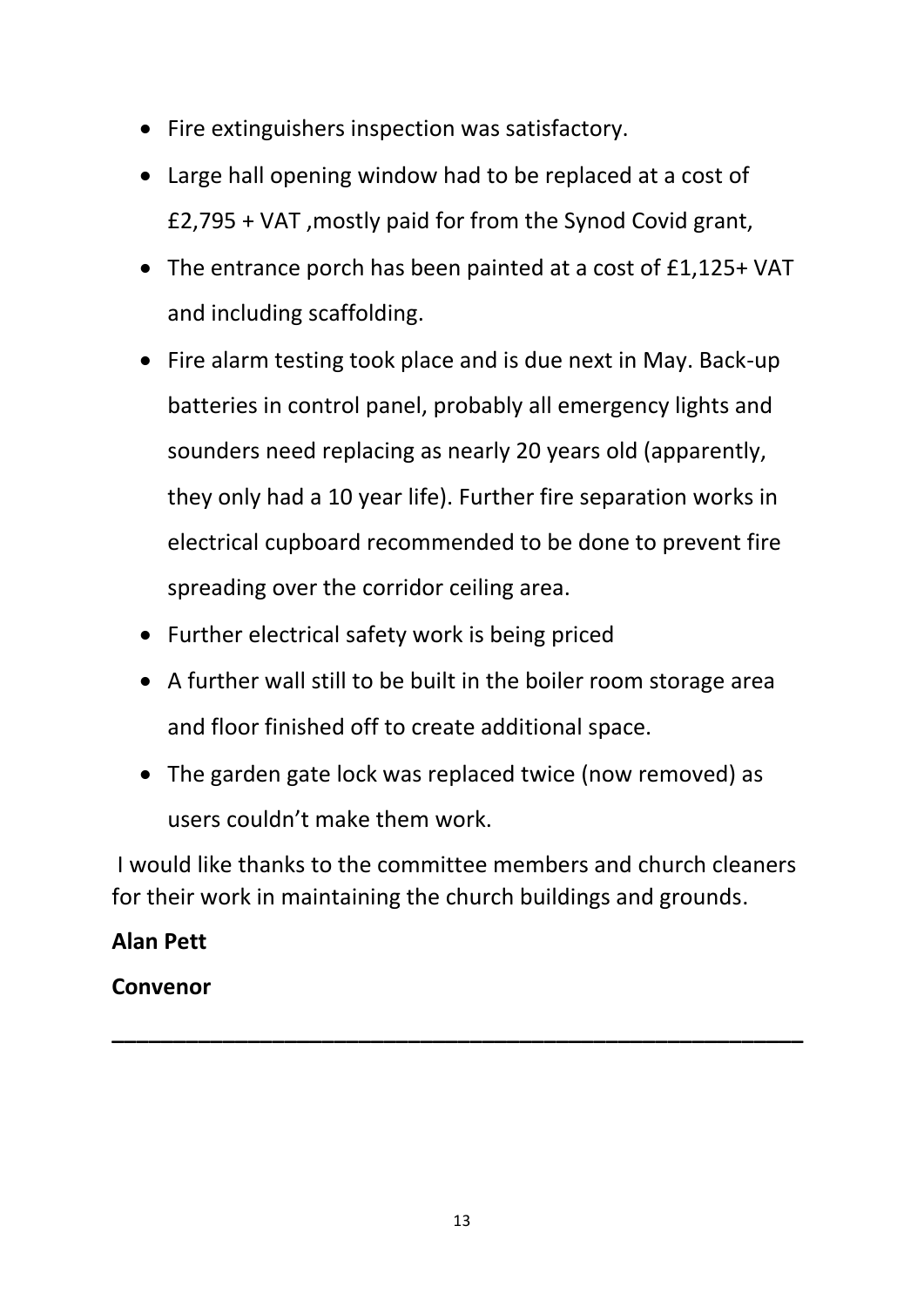

# **MESSY CHURCH is a form of church for children and adults that involves [creativity,](https://www.messychurch.org.uk/creativity) [celebration](https://www.messychurch.org.uk/celebration) and [hospitality.](https://www.messychurch.org.uk/hospitality)**

As reported last year we kept in contact, during the pandemic, with about twenty families by distributing Messy Church Activity packs once month. This started in November 2020. We continued to do this until July 2021, hoping things would be returning to in person Messy Church from September onwards.

Each pack contained a Bible story, craft activity, worksheet and sometimes a suggested game, all connected with the Bible story. The stories covered for the period relating to this report were:

April - The Good Shepherd

- May Paul's conversion on the road to Damascus
- June Parable of the Talents

July – Noah's Ark

We received a lovely photo and message.

*Just a quick message of thanks for the continued activities dropped off at our house. I've attached a photo of my girls completing one of the more recent ones.*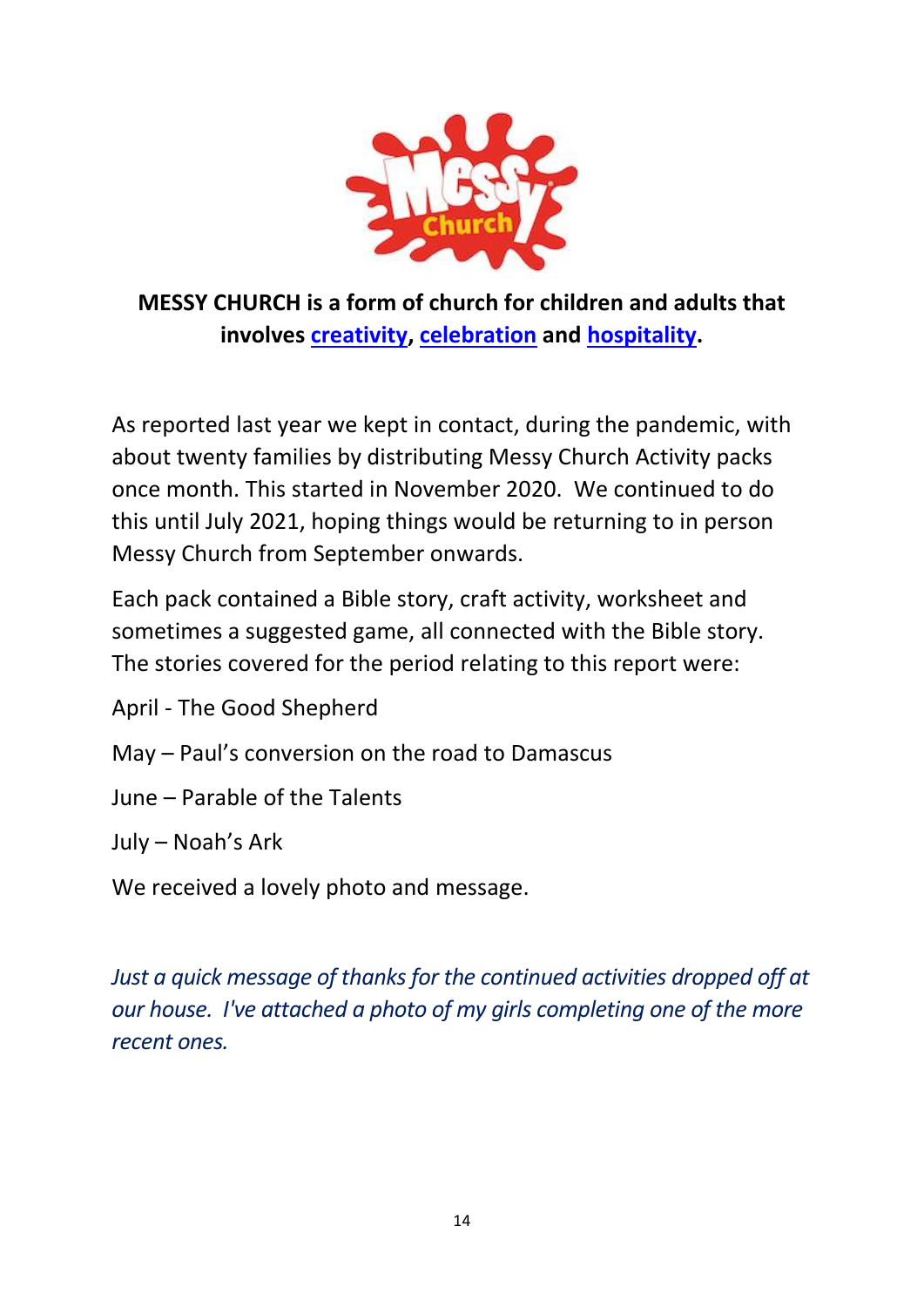

Many thanks to Linda and Neil Fisher, Irene Gannon, Ian and Judy Christie-Miller for their ideas and various skills in getting each pack in place.

In September, at a joint meeting of the Messy Church Team and Worship Committee, it was decided to restart our second Sunday of the month Messy Church.

October -Harvest

November - Remembrance

December - Christingle

It was good to get back in person but mostly only our regular congregation members attended, although we did have a couple of families attend, one in October and one for the Messy Christingle in December

Thanks again to the team named above also to Claire Bell and Brenda Vance for leading the worship sessions.

Now we move onto the next chapter. It has been decided to suspend the Sunday Messy Church for now and resume our Friday school holiday Messy Church sessions, starting in the Easter Holidays.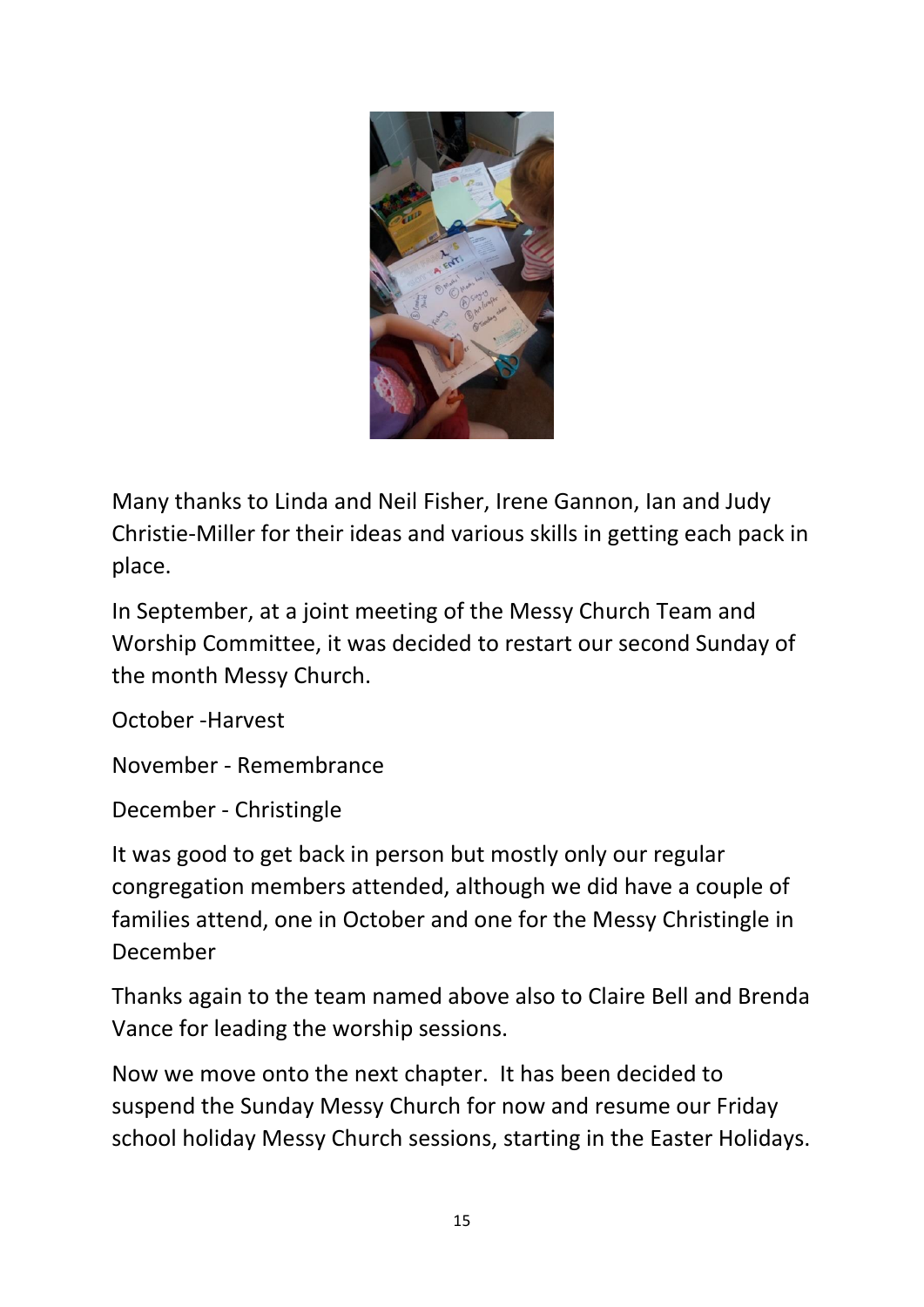Plans are now well under way. We pray that we can once again reach out to our neighbours and families in the area.

**\_\_\_\_\_\_\_\_\_\_\_\_\_\_\_\_\_\_\_\_\_\_\_\_\_\_\_\_\_\_\_\_\_\_\_\_\_\_\_\_\_\_\_\_\_\_\_\_\_\_\_\_\_\_\_\_**

# **Glenda Pett**

# **CHRIST CHURCH TOTS**

Our Christ Church Tots sessions were aimed at pre-school children and their carers for a morning session. They were held every Friday in school term time, strengthening our links with young families in the local community and acting as a "feeder" into other church activities.

Unfortunately, the pandemic meant that we had to suspend these sessions in March 2020 .The vulnerable age profile of our volunteer leaders and helpers has made it impossible to re-start them in 2021. For the same reason, we were unable to operate a **"Holiday Club"** for older children during the school summer holidays.

Efforts to re-start Tots in summer 2021 by seeking volunteer leaders from amongst parents and carers of children were not successful.

\_\_\_\_\_\_\_\_\_\_\_\_\_\_\_\_\_\_\_\_\_\_\_\_\_\_\_\_\_\_\_\_\_\_\_\_\_\_\_\_\_\_\_\_\_\_\_\_\_\_\_\_\_\_\_\_

# **SAFEGUARDING**

Since the pandemic began, and throughout lockdown, all required legal and sensible measures have been taken to ensure the safety of all building users.

All regular hirers of any part of the Church premises have their own Safeguarding Policies. These have been reviewed by Brenda Vance, who arranges all the Church lettings, and all policies comply with accepted safeguarding standards.

Helen Chiasson was planning to arrange virtual training for Safeguarding leaders earlier this year, but it was cancelled and has not been rescheduled.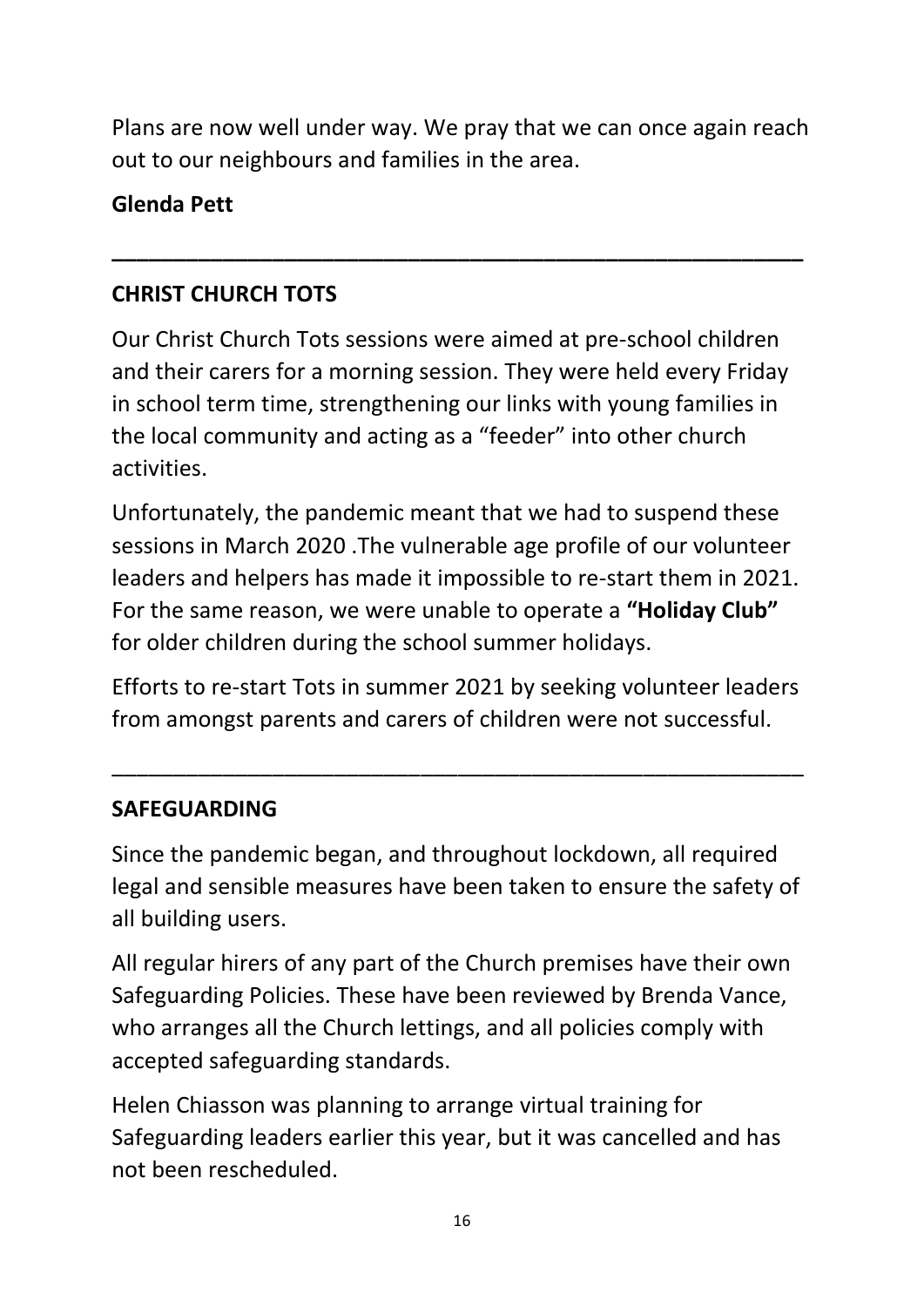The church's existing Safeguarding Policy dates from of 2016, so needs to be updated. This will be addressed in the coming weeks and a revised policy will be brought for approval to a meeting of the Church Council and the new policy will be on the Church website.

There have been no safeguarding issues or concerned reported to either Helen Chiasson or Alison Byrne. In this case, "nil points" is what we aim for!

**\_\_\_\_\_\_\_\_\_\_\_\_\_\_\_\_\_\_\_\_\_\_\_\_\_\_\_\_\_\_\_\_\_\_\_\_\_\_\_\_\_\_\_\_\_\_\_\_\_\_\_\_\_\_\_\_**

### **Helen Chiasson**

# **HALL BOOKINGS**

2021 – 2022 has been a strange year. We were closed at the beginning, except for the exempted support charities, Fitzjohns Food Bank and Lewes Open Door. Then children's activities were allowed to resume, and the dance-schools and Sing and Sign returned. Gradually our regulars, exercise groups, later choirs, everyone testing before attending, and eventually activities like the Bridge Class and the Lewes Stamp Club, returned. We acquired two AA support groups, and two extra Yoga groups. By the time the schools return after Easter we should have all our regulars back, plus the extras. So financially we're good. But we should be pleased too about the contribution our premises have been able to make to the quality of life of Lewes residents through the pandemic via exercise, recreation, and social contact.

Our bi-annual Three Quires Day took place, and early in December some of the same singers, re-constituted as "Shepherds Arise", sang traditional Sussex carols to a packed house and raised a substantial amount for our Beachy Head Chaplaincy appeal. I am grateful for the support of all from both church and community for putting in the extra mileage to keep everyone safe at a difficult time.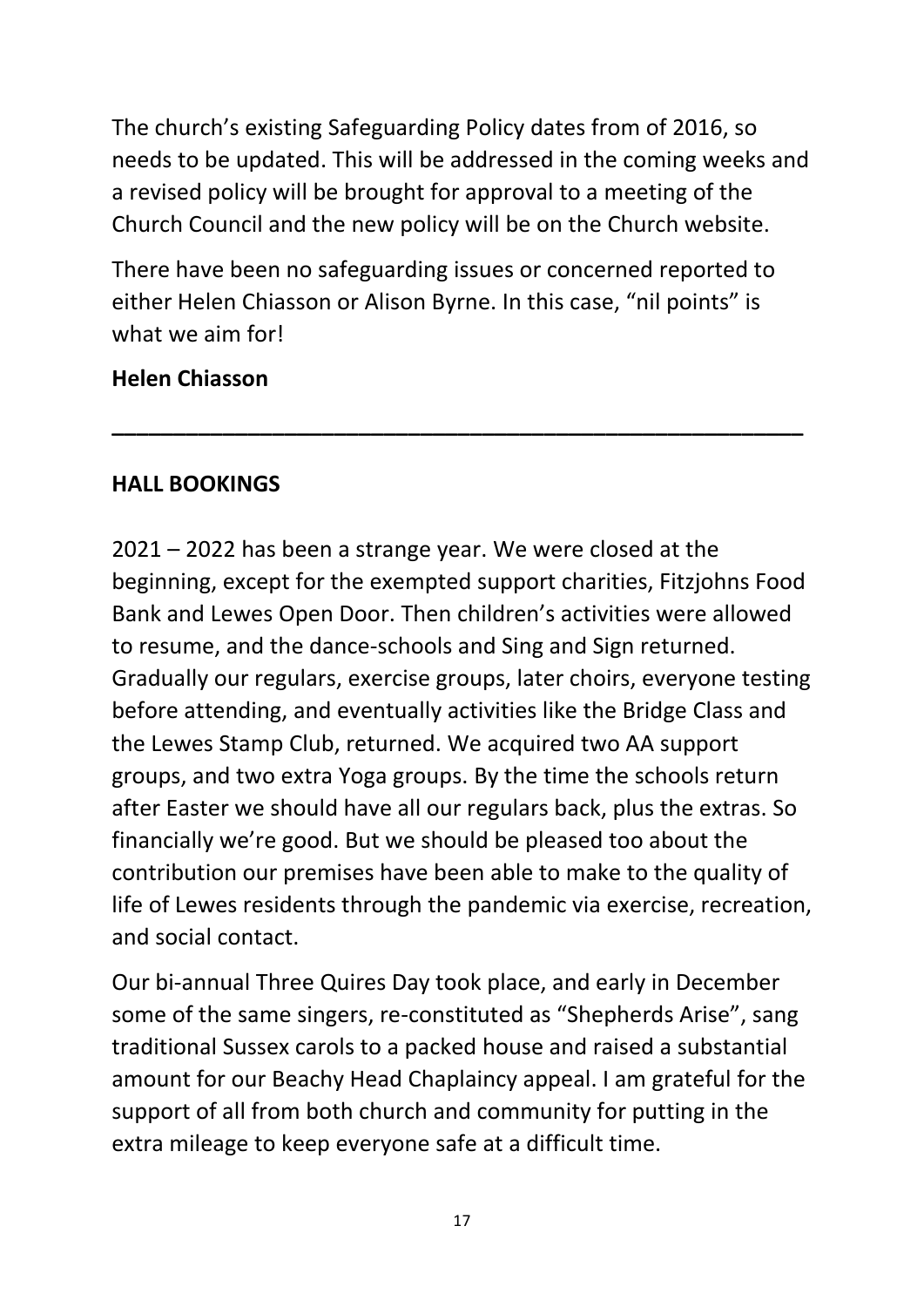### **CHOIR**

The pandemic led to the suspension of Friday choir practices for over a year. Since restrictions were lifted, ten members have met again, albeit masked and distanced, and have been truly delighted to sing some of the marvellous music that has been considered a vital part of worship over the last 500 years.

We were asked to prepare a service of Music and Prayer on 20 February 2022 and hope to sing at another service during the summer. We thank Norman Vance for the many years he has sung with the choir and welcome Rachel Cooper, who joins us on Fridays when this can be fitted in with her work.

### **David Smith**

# **CLIFFE HOUSE GROUP**

The Cliffe House Group has been unable to meet since February 2019. Since then, two of our members have passed away, and another is in a care home. Irene and I continue to keep in touch with the remaining members, but at present the prospects of our meeting together are slim.

**\_\_\_\_\_\_\_\_\_\_\_\_\_\_\_\_\_\_\_\_\_\_\_\_\_\_\_\_\_\_\_\_\_\_\_\_\_\_\_\_\_\_\_\_\_\_\_\_\_\_\_\_\_\_\_\_**

### **Janet Cooper**

# **NEVILL HOUSE GROUP**

The purpose of the Nevill House Group is to help us grow in our faith as individuals, learn about how we can put that faith into practice,

**\_\_\_\_\_\_\_\_\_\_\_\_\_\_\_\_\_\_\_\_\_\_\_\_\_\_\_\_\_\_\_\_\_\_\_\_\_\_\_\_\_\_\_\_\_\_\_\_\_\_\_\_\_\_\_\_**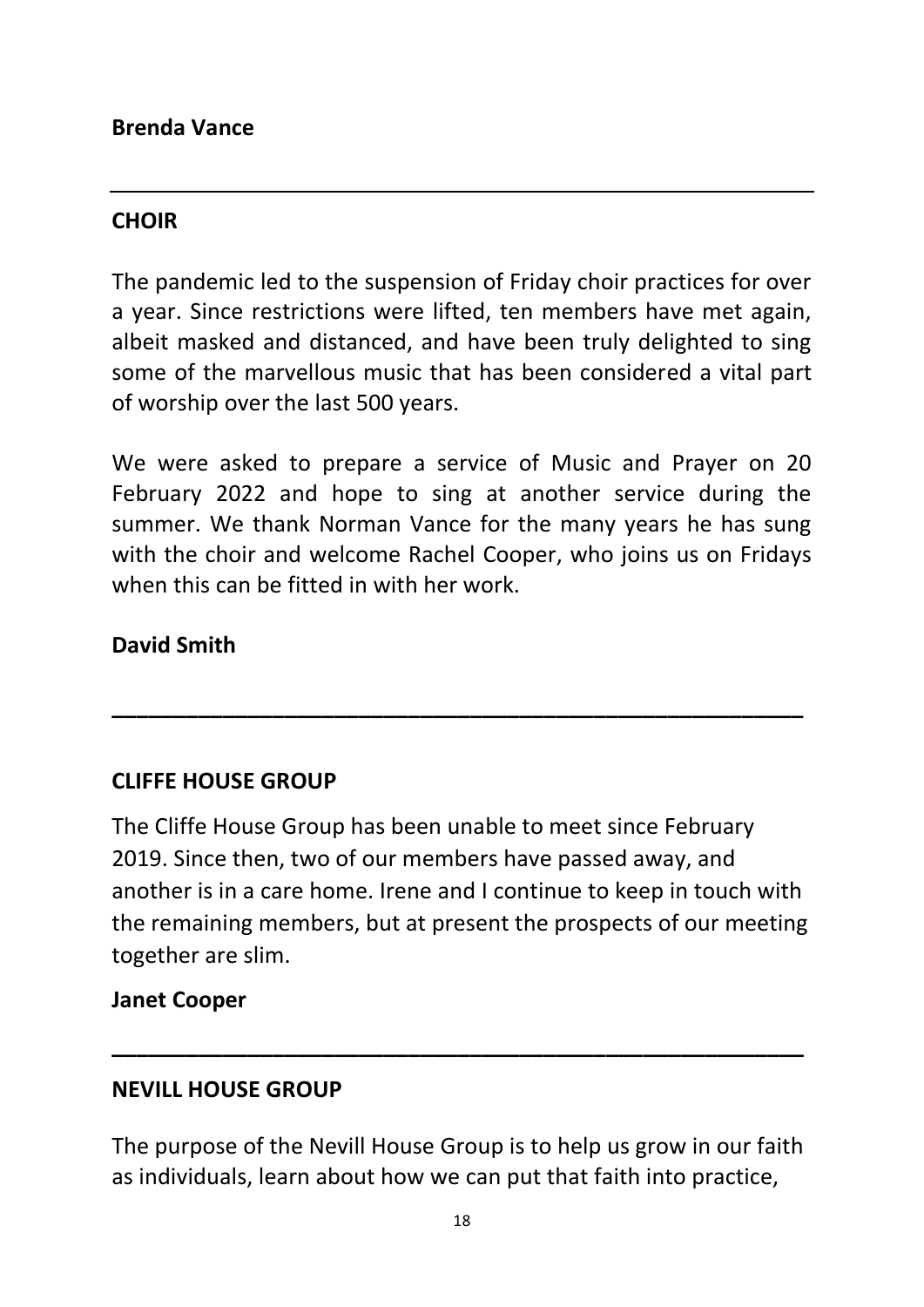and to provide prayer and support for each other, meeting once a month.

The group meets on the fourth Wednesday of each month. Since the first lockdown in March 2020, we have been meeting using Zoom and have continued to meet that way as Covid restrictions have eased, although we do plan to meet together in homes when we again feel comfortable with the situation. We have around ten members, with an average of about nine people each session.

At the start of the year, we were studying a Tearfund film series for small groups on "Christianity and Climate Change". This is a nine-part film series featuring Katharine Hayhoe, the internationally renowned Christian climate scientist. That was completed in October, and we followed that up with a couple of sessions on Prayer, led by Tom and Liz Lunt. We are currently studying a Lent course, though not over Lent, called "Growing Good for Lent 2022" provided by the Church Urban Fund. The Growing Good Toolkit is a resource that "equips your church to grow new connections and make a difference where you live". We pray that it will.

If you would like any more information about our meetings or would like to join us in discussion and study please contact me or any member of the group.

#### **Neil Fisher**

### **ECUMENICAL HOUSE GROUP**

Our group continues to meet about once a month by Zoom. The composition is unchanged, viz 4 from Christ Church, 4 from St Pancras, 1 from St Anne's and 1 from Toronto. We usually have 6-10 participants. Our strategy is to circulate documents from a range of sources by email. At our meetings, we clarify difficult or controversial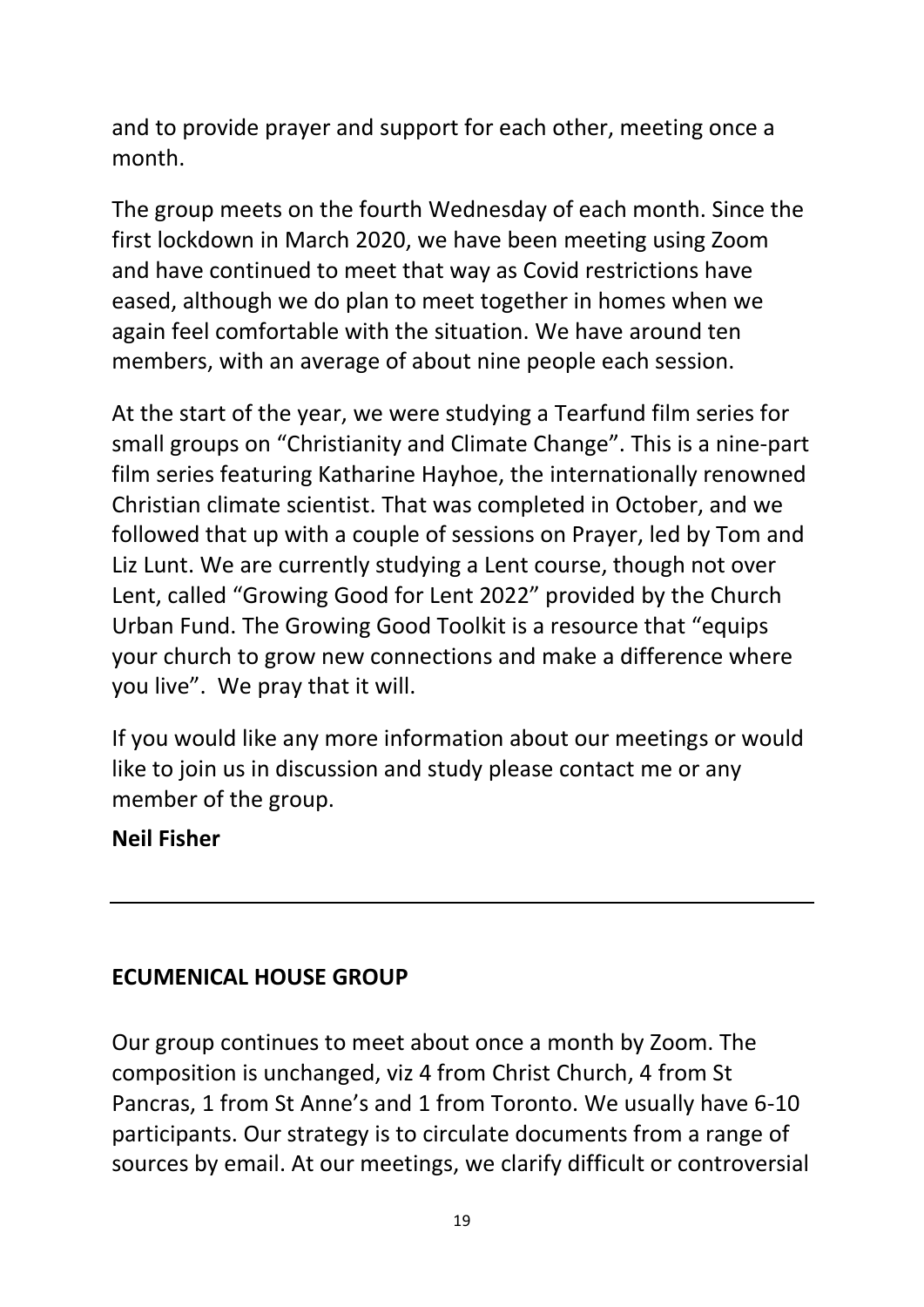passages and learn from each other. As in previous years, our aim is to link the liturgy of the Church with the world outside, as shown in the programme below.

- The new Archbishop of York's manifesto: Finding hope, taking heart and changing the world
- Ruth Kelly (former cabinet minister, now papal adviser) on Theology and Economics: Adding value to capitalism
- October liturgy and Anglican reports on the Nature of the Church
- Pope Francis and Rowan Williams on The Communion of Saints
- Jürgen Moltmann and Advent liturgy on the Second Coming
- Desmond Tutu on Reconciliation and Ubuntu
- Rowan Williams on Incarnation and Hope
- War (in Ukraine) and Theology

In turbulent times like ours, the media press the church to give simple answers to very complex questions. Church leaders sometimes appear to be thrown off balance. From the articles we have discussed we have been made aware that, within the Church, the difficult questions *are* being examined in the light of our 2000 year-old tradition. This gives us hope.

# **David Smith**

# **JUNIOR CHURCH**

Although we were able to restart worshipping together in our church, we have only been able to welcome toddler Andrew to our services. It has been wonderful having that young voice amongst us. We are hoping to begin to reconnect with families through our Messy Church worship.

**\_\_\_\_\_\_\_\_\_\_\_\_\_\_\_\_\_\_\_\_\_\_\_\_\_\_\_\_\_\_\_\_\_\_\_\_\_\_\_\_\_\_\_\_\_\_\_\_\_\_\_\_\_\_\_\_**

### **Irene Gannon**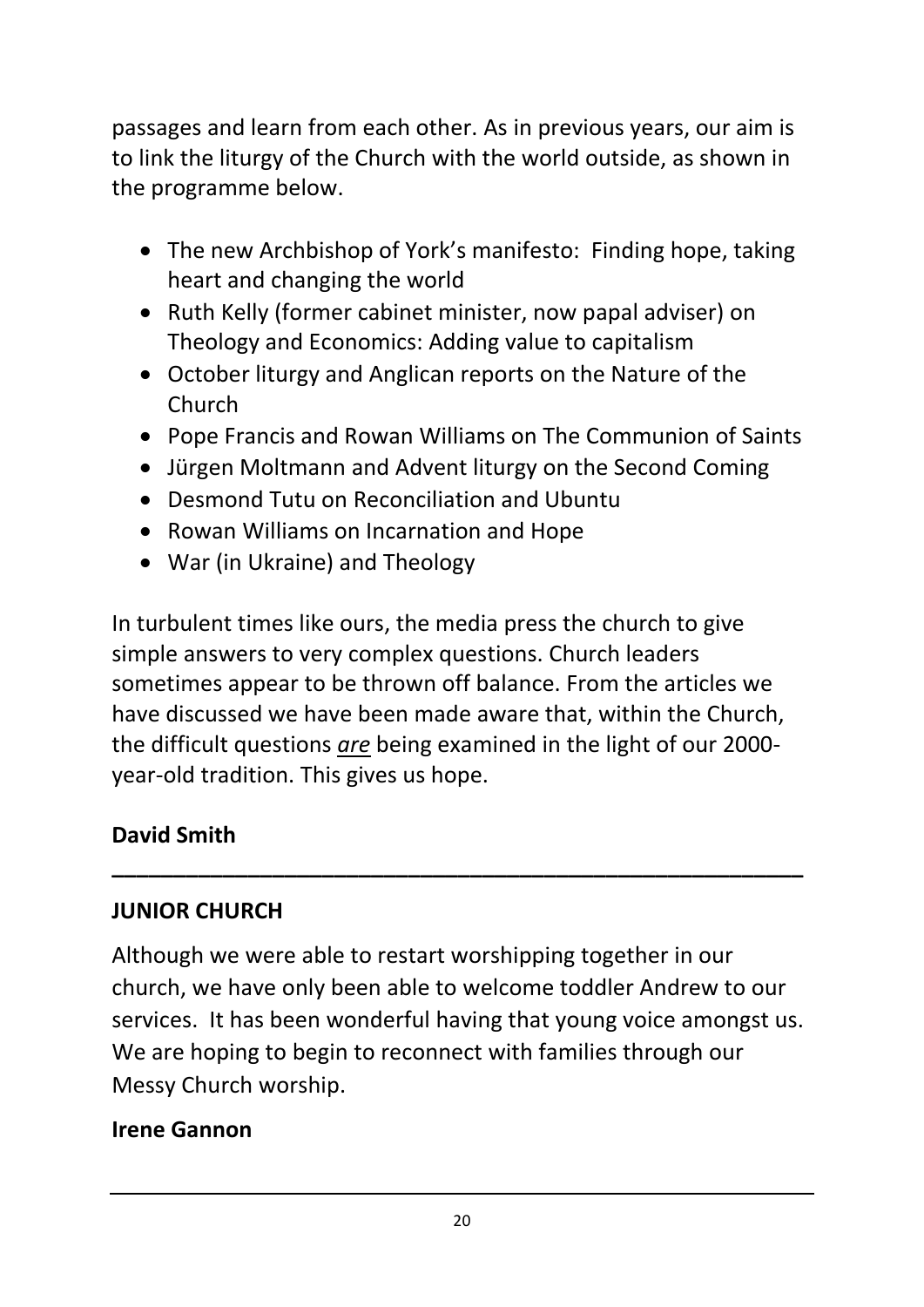#### **THINKTANK**

The thinktank has continued to thrive during Covid lockdown and the more recent period when we have cautiously moved back to church premises. Eight of our twelve meetings have been by Zoom only, so they have been accessible to people living at a distance from the church, and to people too frail to come out on wet winter evenings.

Four of our meetings have been streamed live from the church to Zoom participants so those attending in person have been able to meet each other and the speaker (an important advantage over Zoom). Our current strategy is cautiously to persevere with hybrid Zoom/in-person meetings in the hope that we can maintain the advantages of both forms.

We are especially indebted to our speakers, who have given their services free. Without exception, they have hit the right level for our concerned,but non-specialist, audience. We regularly receive appreciative emails, especially from people outside our church congregation, and seem to be developing a reputation as a source of concise, accurate information about issues in contemporary society. Most of our speakers allow us to circulate their slides after meetings so data can be kept for future reference.

The programme this year was as follows.

- Tim Locke Christians, Jews, and the Holocaust: a family's journey through uncertainty
- Rev Dr Richard Goldring ALL lives matter
- Dr Peter Holmes Brexit isn't done yet. What comes next?
- Peter and Helena Shears Teaching English in a Multicultural Society
- Chris Lawson and David Burke Human Rights and Amnesty International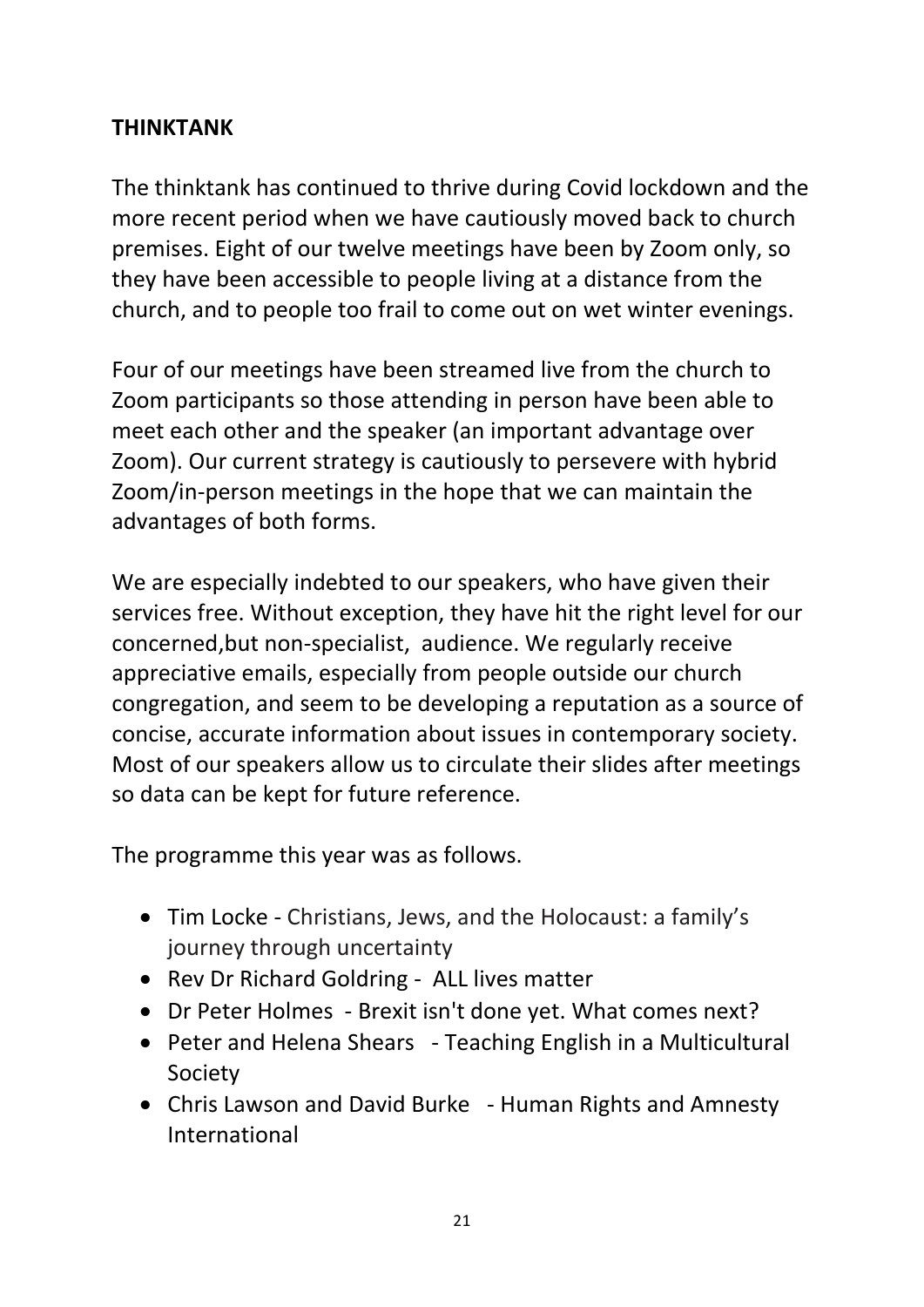- Professor Liz Hill Climate Crisis and COP26: Collaboration or Catastrophe?
- Ashley Price The Pandemic and Lewes Businesses
- Nigel Baker Electric cars: the future for individuals and society?
- Dr Farai Jena Why is migration so controversial?
- Joy Mercer Who benefits? A review of the welfare benefits system
- Professor Tony Fielding Effects of Covid-19 on Internal Migration. What we can learn from Japanese experience
- Margaret Carey From Remand to Rehabilitation: the work of Sussex Pathways

The attendance has ranged from 24 to 47, with an average of 36, about the same as last year.

**\_\_\_\_\_\_\_\_\_\_\_\_\_\_\_\_\_\_\_\_\_\_\_\_\_\_\_\_\_\_\_\_\_\_\_\_\_\_\_\_\_\_\_\_\_\_\_\_\_\_\_\_\_\_\_\_**

### **Andrew Buxton, Mike Ramsey, and David Smith**



#### **ECO WORKING GROUP**

The climate emergency has been prominent in our thoughts and prayers over the last year. In early September, Claire Bell led a "Climate Sunday" service. Christ Church also hosted an overnight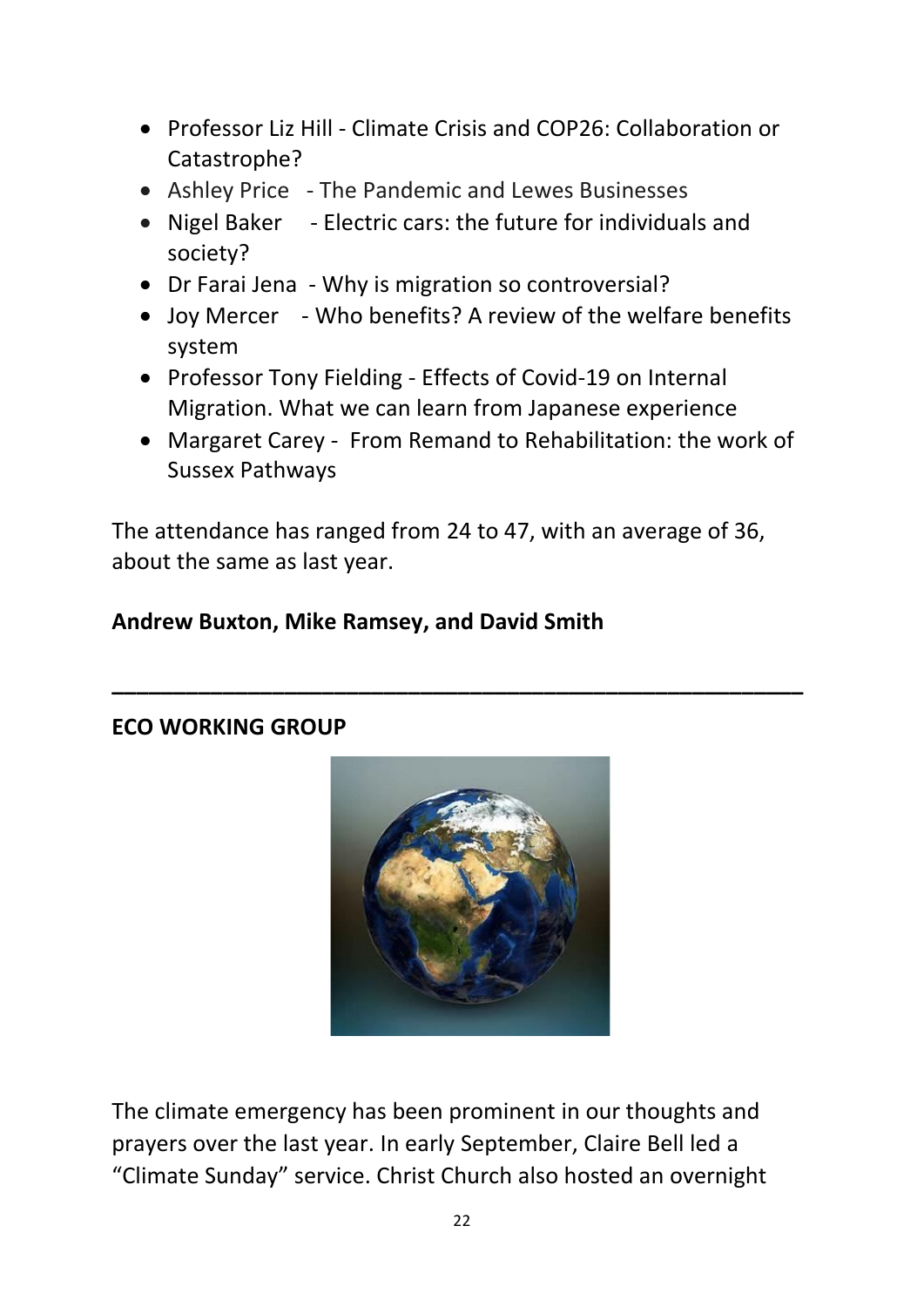stay by the "Coat of Hopes" on its journey by foot from Newhaven to the COP26 Climate Conference in Glasgow.

Representatives of the Lewes churches met together in late September to discuss setting up a joint environmental initiative. It was agreed that:

- Any initiative by the churches should be based on Christian scripture and focus on the moral, ethical and leadership issues raised by the climate emergency
- There is no need to duplicate provision of information on matters such as sustainable energy , travel and waste management, as that is already provided by many other agencies
- Individual churches will be responsible for "putting their own house in order" on climate issues through matters such as carbon reduction and "eco-church" accreditations, but other churches may be able to provide support and advice if they already have ( or are on the path to) accreditation
- Considering, as a priority, initiatives to coincide with the COP26 conference in Glasgow. Prayer walks and a Prayer vigil were arranged

A second meeting of the group has been arranged for early April 2022.

For its part, Christ Church decided to seek "Eco Church" accreditation in November 2021 and set up an Eco Group to pursue this work. The Group has developed a programme of measures to improve the environmental performance of the church buildings (and our wider activities) in 2022 and beyond. We are starting to work on these measures.

An online assessment suggests that we already stand a good chance of a "bronze level" accreditation and a formal application will be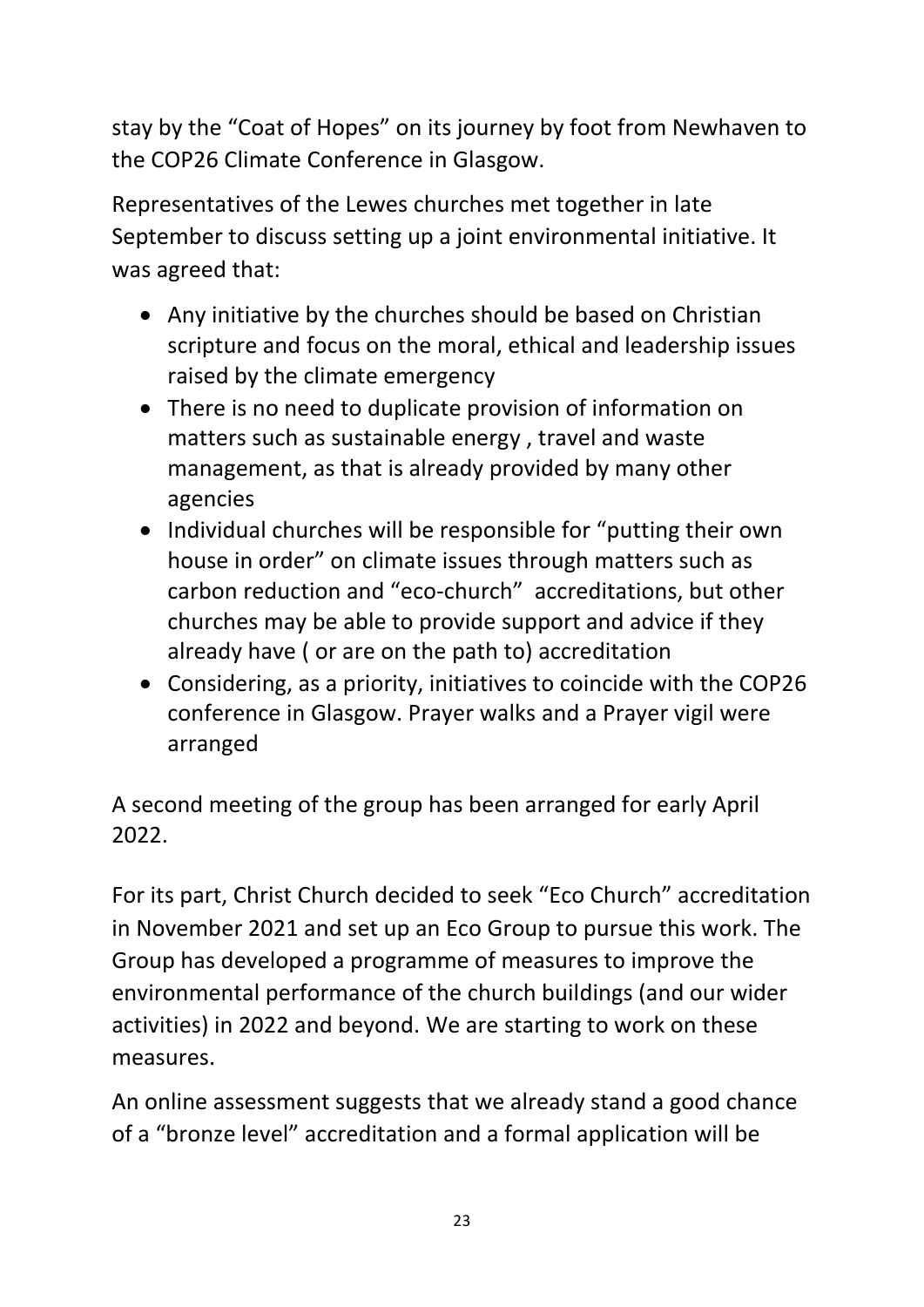made in spring 2022, whilst we continue to work for further improvements.

Thanks to Tom Lunt, Ian and Judy Christie-Miller, and Alan Pett for all their hard work in moving things forward.

**\_\_\_\_\_\_\_\_\_\_\_\_\_\_\_\_\_\_\_\_\_\_\_\_\_\_\_\_\_\_\_\_\_\_\_\_\_\_\_\_\_\_\_\_\_\_\_\_\_\_\_\_\_\_\_\_** 

#### **Lindsay Frost**

#### **FITZJOHN'S FOOD BANK**

The Food Bank has had yet another busy year. We finally managed to get all the food that was stored in the small hall during lockdown sorted and reduced and our stores are now restricted to the small room off the apse and the cupboards in the rear hall.

We started to allow people to come and collect their food and have been hiring the main hall in the afternoon, so that people could socially distance while waiting to collect their bags, and also choose some things as well. This was well received by the clients though we are still delivering to some very vulnerable people, and may well continue to do so for some time.



Kate Sinar, our coordinator worked really hard to procure lots of vouchers for the families over the summer – free trips to the castle,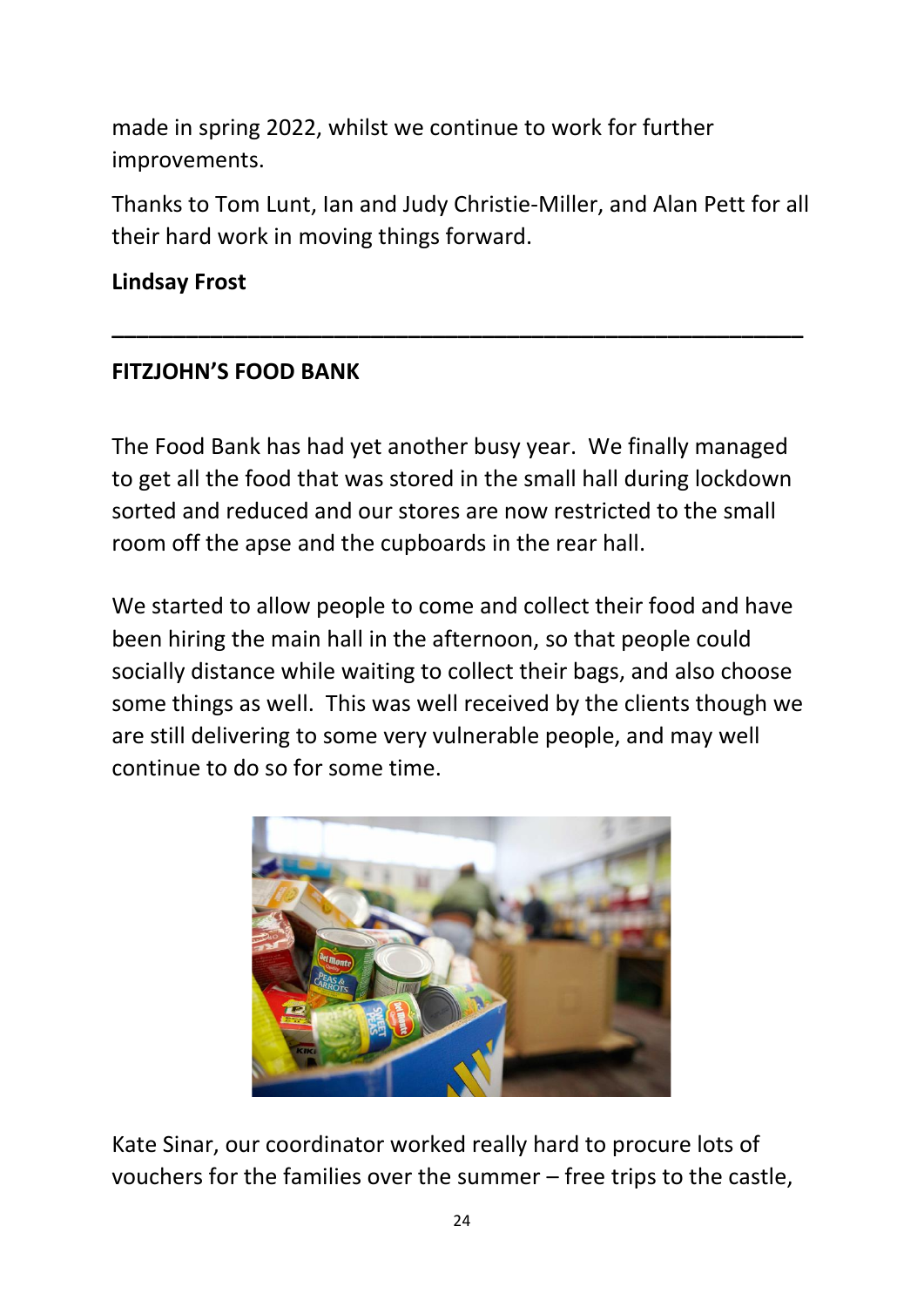the Pells swimming pool, and the Depot. These were really well received and make a big difference to families who can't afford holidays away. The Depot give us (and the other two Food Banks) vouchers each school holiday and over the last half term week they reported that they provided 121 kids meals and 45 hot drinks to accompanying adults. 22 family cinema tickets were used with 100 people seeing a film. This was in addition to all the work of actually keeping the food bank doing the core job of providing food each week to around 45-50 families.

Kate resigned at the end of last summer and so there has been much work going on by the trustees to find a more sustainable solution and they have just recruited a new coordinator – Ruby Makepeace-Somerville – who will start at the beginning of April.

The food bank gave out Advent calendars donated by the church to all the families – one per family regardless of whether there were children or not. Easter eggs, including a small leaflet with the story of Easter, were also given to the children at Easter.

The food bank is looking to moving to self-selection of food again as it used to do over the next few weeks (rather than the pre-packing employed during the pandemic). As times get more difficult for so many people, the food bank remains an important way to help others – however much we might wish it was not necessary. It is also good to know that the church has hands on involvement with Neil, Rod and Aly as trustees and myself as a regular volunteer

### **Irene Gannon, Fitzjohn's Foodbank Volunteer**

**\_\_\_\_\_\_\_\_\_\_\_\_\_\_\_\_\_\_\_\_\_\_\_\_\_\_\_\_\_\_\_\_\_\_\_\_\_\_\_\_\_\_\_\_\_\_\_\_\_\_\_\_\_\_\_\_**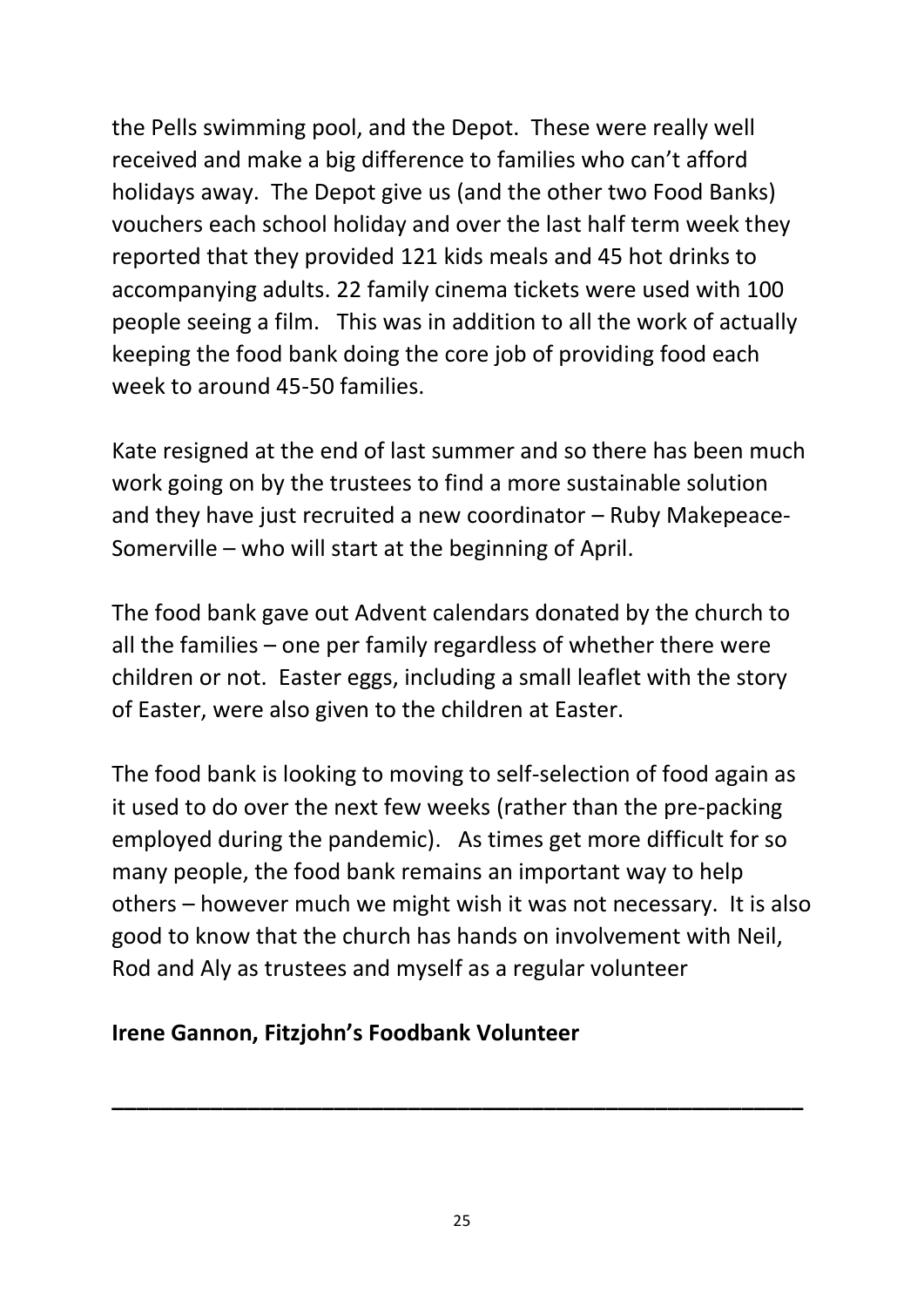### **LEWES OPEN DOOR**

Lewes Open Door is a charity which provides a drop-in homeless centre where guests can get a nourishing meal, wash, and collect clean clothes and bedding ; support with housing and benefits queries, filling in paperwork, access to the internet and contact details of agencies that may be able to offer additional support.

We were very grateful to be welcomed in to Christ Church running four lunchtimes a week, because the premises were being used by a much enlarged foodbank operation on Mondays and we were unable to obtain sufficient volunteers to run at the weekend.

We were very happy to see that volunteers were willing to come and help us run in a covid safe way with two volunteers per day, providing cooked lunches and hot and cold drinks to our guests. We also store a small number of items of clothing and other supplies our guests might need at Christ Church and have been permitted to store more clothing, bedding and other supplies at the Tourist Information Centre in Lewes.



We have continued, and expanded on, all the other work we were doing prior to the pandemic. We have engaged much more with the local council and other third sector organisations providing help to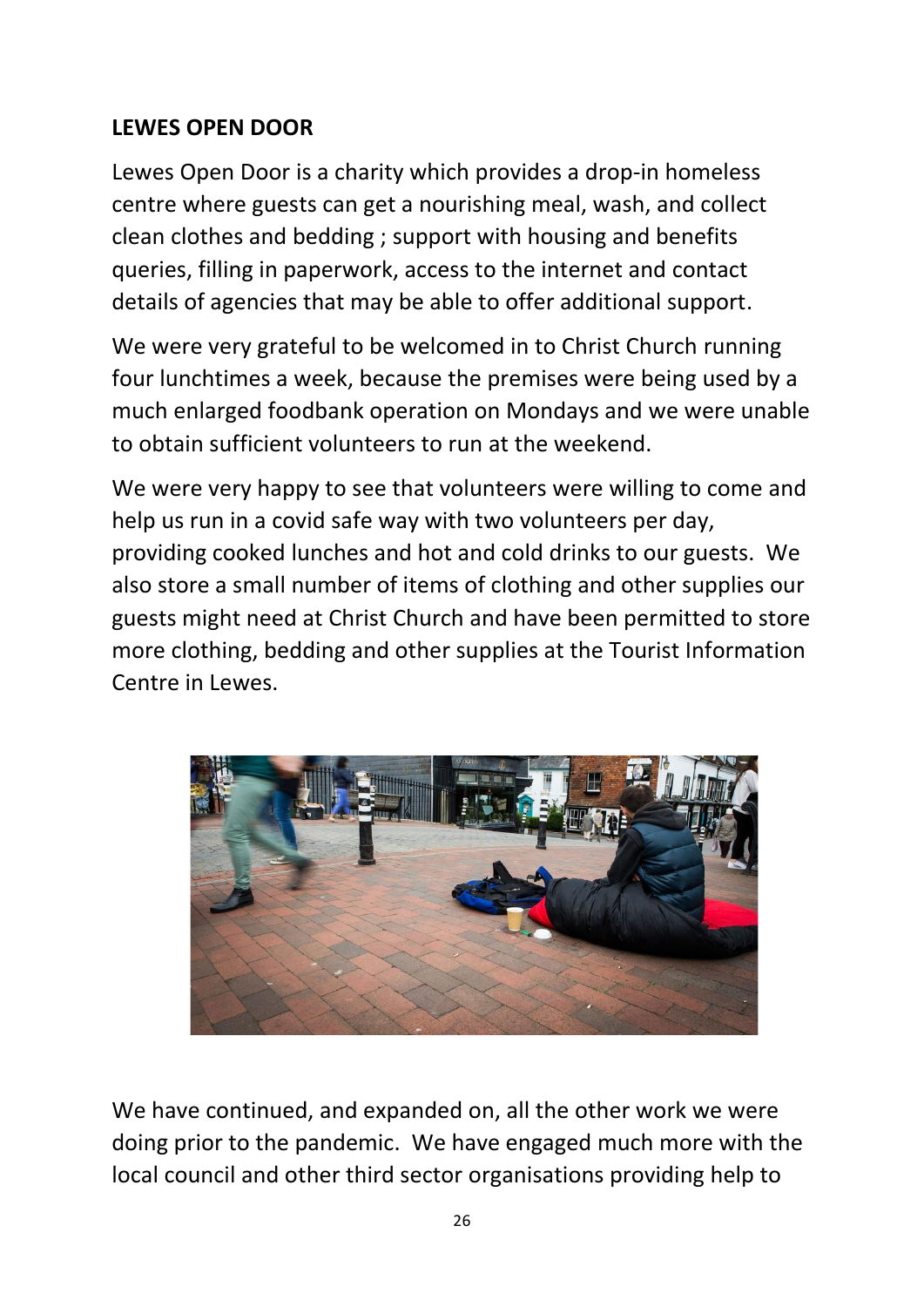homeless and vulnerable people in East Sussex. We have raised our profile by attending on line homeless forums and discussion groups. We have been able to help our guests with housing, access to disability payments and other sources of funding. We have also received opportunities to speak about our work from several schools and colleges who have supported our work by raising money for us.

We are also supported by several churches in the Lewes Area including Christ Church and Cliff Feoffees. We are continuing to receive new applications from people wanting to volunteer and we also have a trusty band of cooks who provide us with the home cooked meals so beloved of our guests, as well as the support we receive from Waitrose and Cook amongst others.

One of the notable events of the past year was the visit of the Duchess of Cornwall in March 2021 .She engaged our volunteers in conversation and was (as so many people are) surprised of the extent of the need for support for the homeless in our otherwise affluent area.

We held a successful summer volunteers meeting last year and will do so again once the weather improves.

**\_\_\_\_\_\_\_\_\_\_\_\_\_\_\_\_\_\_\_\_\_\_\_\_\_\_\_\_\_\_\_\_\_\_\_\_\_\_\_\_\_\_\_\_\_\_\_\_\_\_\_\_\_\_\_\_**

**Claire Bell** 

# **CHRIST CHURCH WALKS**

Our church walks resumed after we emerged from lockdown in spring 2021. We have a good core group of about 6-7 walkers, who turn out most times, and sometimes we also attract a few more church members ( and the odd dog ) out to enjoy the Sussex countryside and coast. All are welcome.

This year our walks programme has been very varied and generally lucky with the weather. Our walks covered these areas:

• The Old Lewes Racecourse (May),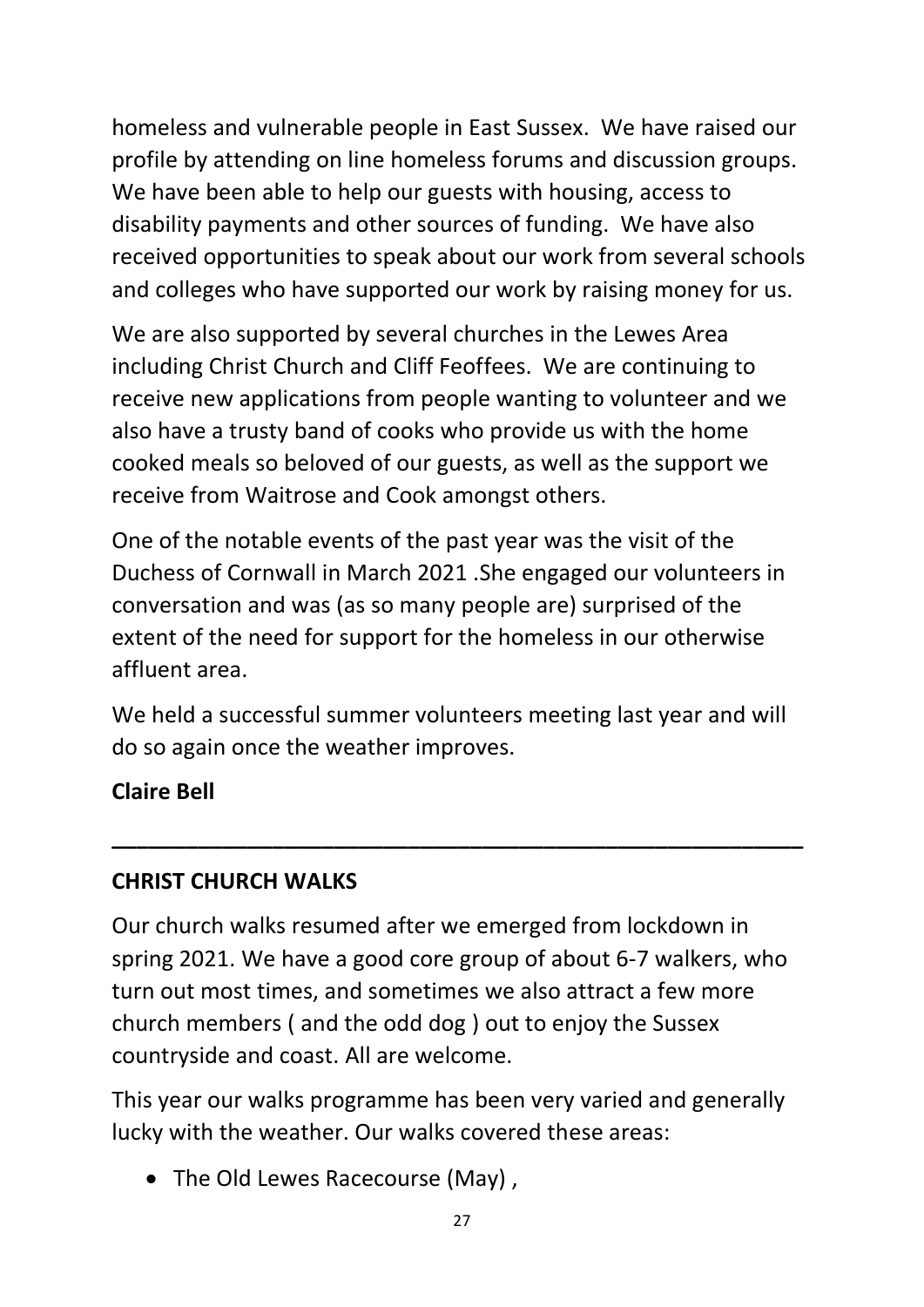- Firle Park and Charleston (June)
- Offham and Landport Bottom (August)
- Swanborough and Kingston (September)
- Seaford Head (October)
- The Chattri War Memorial near Brighton( November)
- Westmeston and Ditchling ( December)
- Mount Caburn ( New Years' Day)
- Falmer Downs ( January)
- Ouse Estuary Nature Reserve (March)

The only weather cancellations were walks in July ( too hot! ... a first ) and February (wet and windy… all too familiar) , so generally we have been quite lucky with our choice of walk dates.



Ideas for future walks are very welcome

# **Lindsay Frost**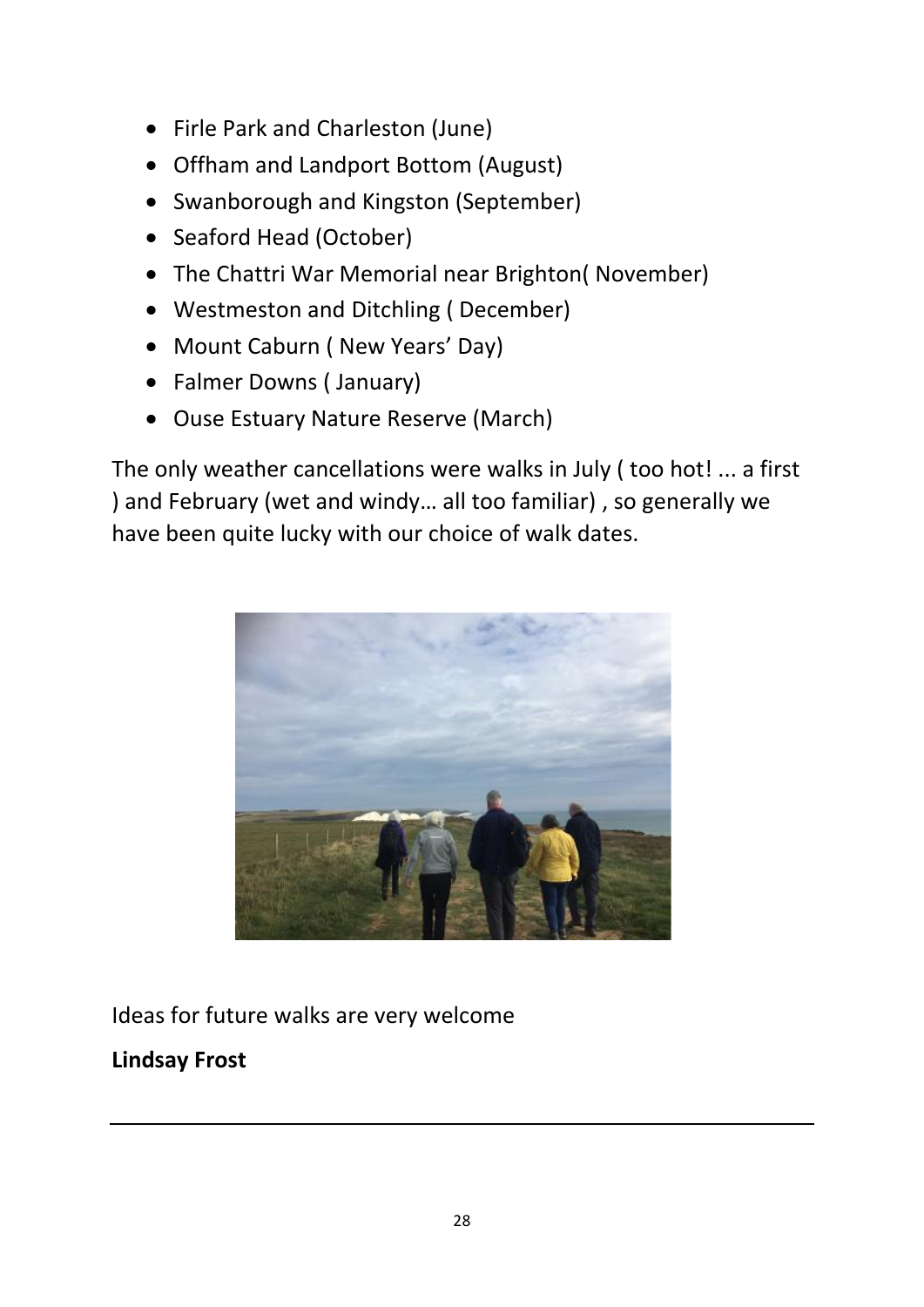#### **LEWES FOR UKRAINE**

As in all communities in the UK, people have been greatly moved by the war and resulting refugee crisis in the Ukraine. It's clear that communities, organisations, places of worship, local government and individuals must work together so we can welcome, accommodate and serve the Ukrainian refugees who will come to live amongst us.

These people are fleeing all that they know and love. Their needs will be complex, and in some cases, huge. The newly-formed group: Lewes for Ukraine is bringing together people, organisations and local government so we can create a practical network of goods, services and events to help the Ukrainian refugees mend and continue their lives.

We've had three inaugural meetings to date at Christ Church and now have a website: [https://www.lewes4ukraine.org.uk](https://www.lewes4ukraine.org.uk/) , pages on Facebook, Instagram and Twitter. The website's pages include:

- An explanation of the sponsoring and visa process, with a list of the visa questions in English and Ukrainian. (Very helpful as the visa application has to be completed in one sitting.)
- Ways that people can help with a sign-up form where people can offer skills, expertise and resources to refugees and their sponsors.
- Useful information sites at governmental, county and district level, as well as information on other organisations involved in Ukrainian and worldwide refugee issues. This information is constantly updated.
- Areas for job offers and specific support such as free haircuts, transportation, language lessons etc. …
- Updates of Lewes for Ukraine's work, activities and resources available as well as information of local events such as coffee mornings, sponsored events etc. … that any organisation is holding in the Lewes area for Ukrainian refugees.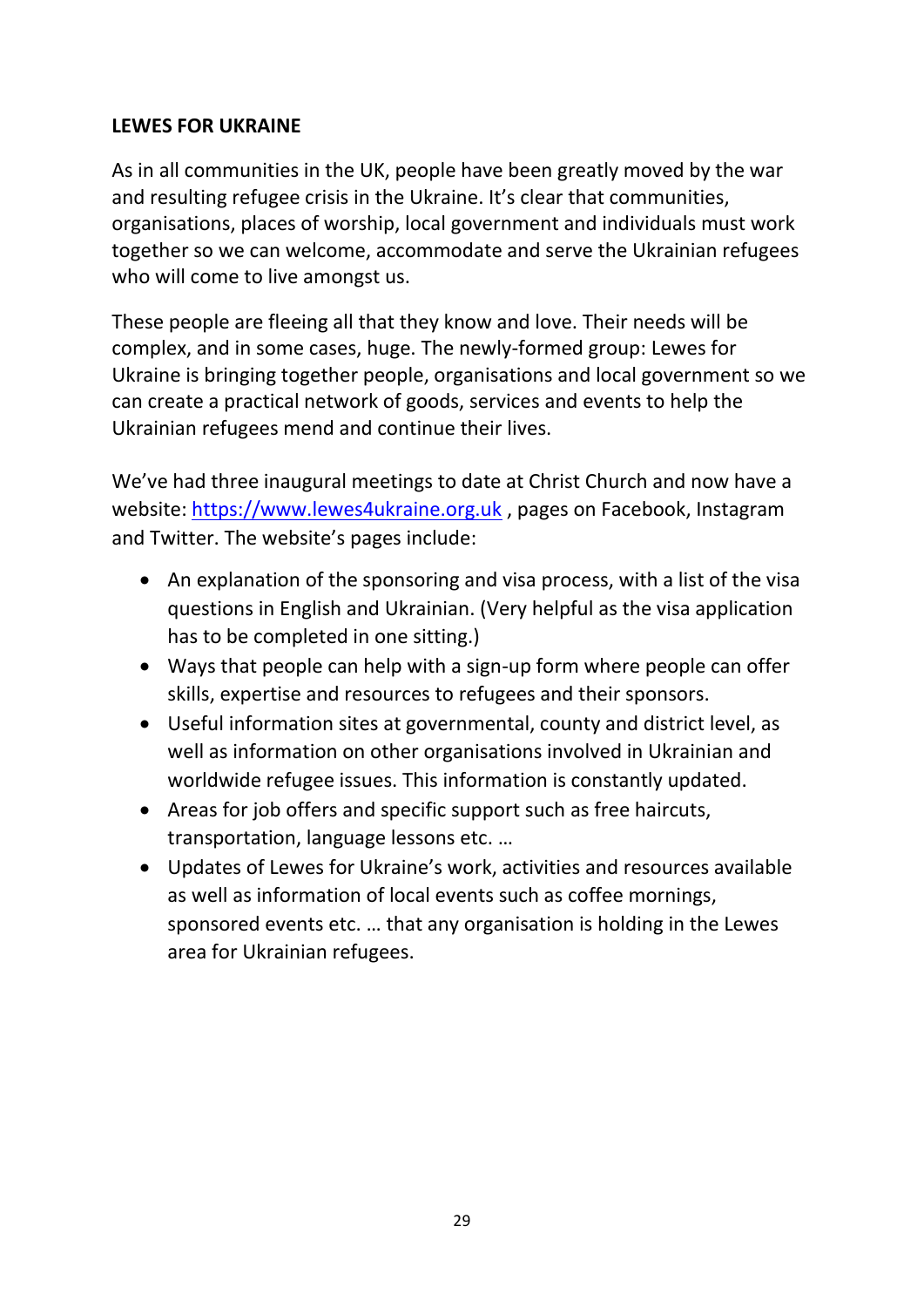

The website will evolve and contain more and more information, so please do check it regularly.

If you or anyone you know is considering becoming a sponsor, we recommend you look at the government's documents: Welcome! Guide for Ukrainians arriving in the UK and Homes for Ukraine, frequently asked questions. These will help you decide if sponsoring is for you. You are also very welcome to contact me personally.

If you do decide to be a sponsor, you need to register on the government's Homes for Ukraine website. The government does not match sponsors to refugees so we recommend you register on the independent Ukraine Take Shelter site and take their advice regarding choosing the people you open your homes to. You will have dozens of requests and people are very polite if you say no.

Funding and fundraising will be an important aspect of Lewes for Ukraine's work. Though Ukrainian refugees, unlike other refugees, will receive special help as they can apply for and receive benefits on arrival and can look for and take up employment immediately, and sponsors can apply for a £200 grant per refugee they sponsor, people will be arriving at best with a small suitcase or bag so will need kitting out with basic things and more clothing and shoes. If you'd like to make a donation, please make cheques out to: Churches Together in the Lewes Area or via electronic transfer to account no: 37495460, sort code: 30-65-37 Churches Together in the Lewes Area and reference Lewes for Ukraine on the back of the cheque or with your electronic payment.